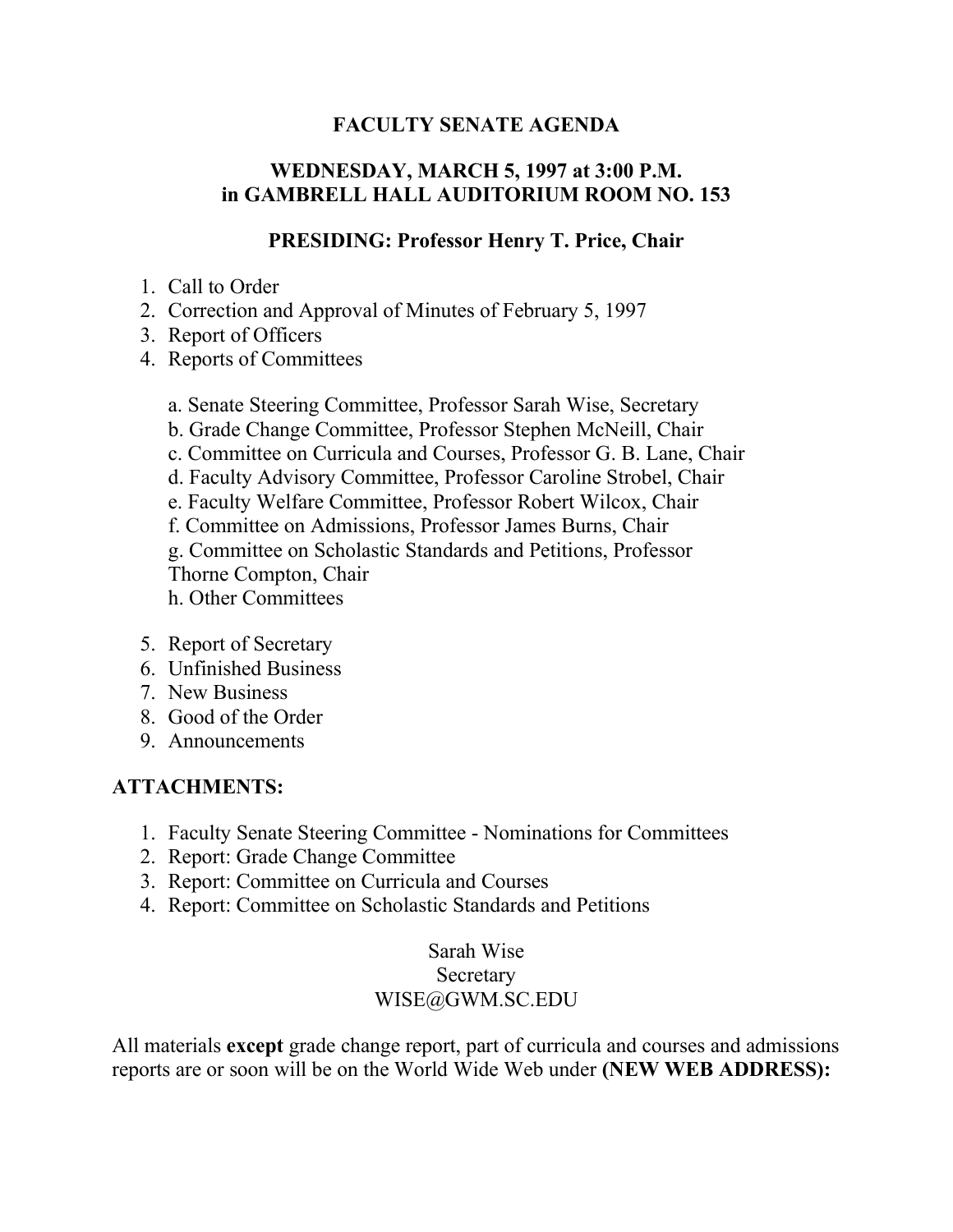#### **http://www.sc.edu/faculty/index.html**

#### **FACULTY SENATE MEETINGS - SPRING SEMESTER**

April 2, 1997 - Gambrell Hall Auditorium April 30, 1997 - Law School Auditorium

#### **GENERAL FACULTY MEETING**

April 28, 1997 - Law School Auditorium

#### **Committee Meeting Dates**

Admissions: University Athletics Advisory: 4:00pm on 3-19-97, 4-16-97, & 5-14-97 Bookstore: Curricula and Courses: 2:00pm on 3-7-97, 4-4-97, & 5-9-97 Committee to Review the Operations & Management of the Faculty House: Disability Affairs: Faculty Advisory Committee: Faculty Budget: Faculty Welfare: 1:00pm on 3-4-97 Grade Change: 3:30pm on 3-19-97 & 4-9-97 Instructional Development: None scheduled at present. Subcommittees are meeting. Libraries: Scholastic Standards and Petitions Committee:

# **Attachments**

#### **Faculty Senate Steering Committee Report - March 5, 1997**

#### **I. Nominees for Elected Committees:**

| Committee                     | Nominees                                  |
|-------------------------------|-------------------------------------------|
| Academic Responsibility       | Steven Wilson (MEDC)                      |
| Admissions                    | Charles Wilbanks (THSP)                   |
| University Athletics Advisory | John Bauer (MUSC)<br>W. Lewis Burke (LAW) |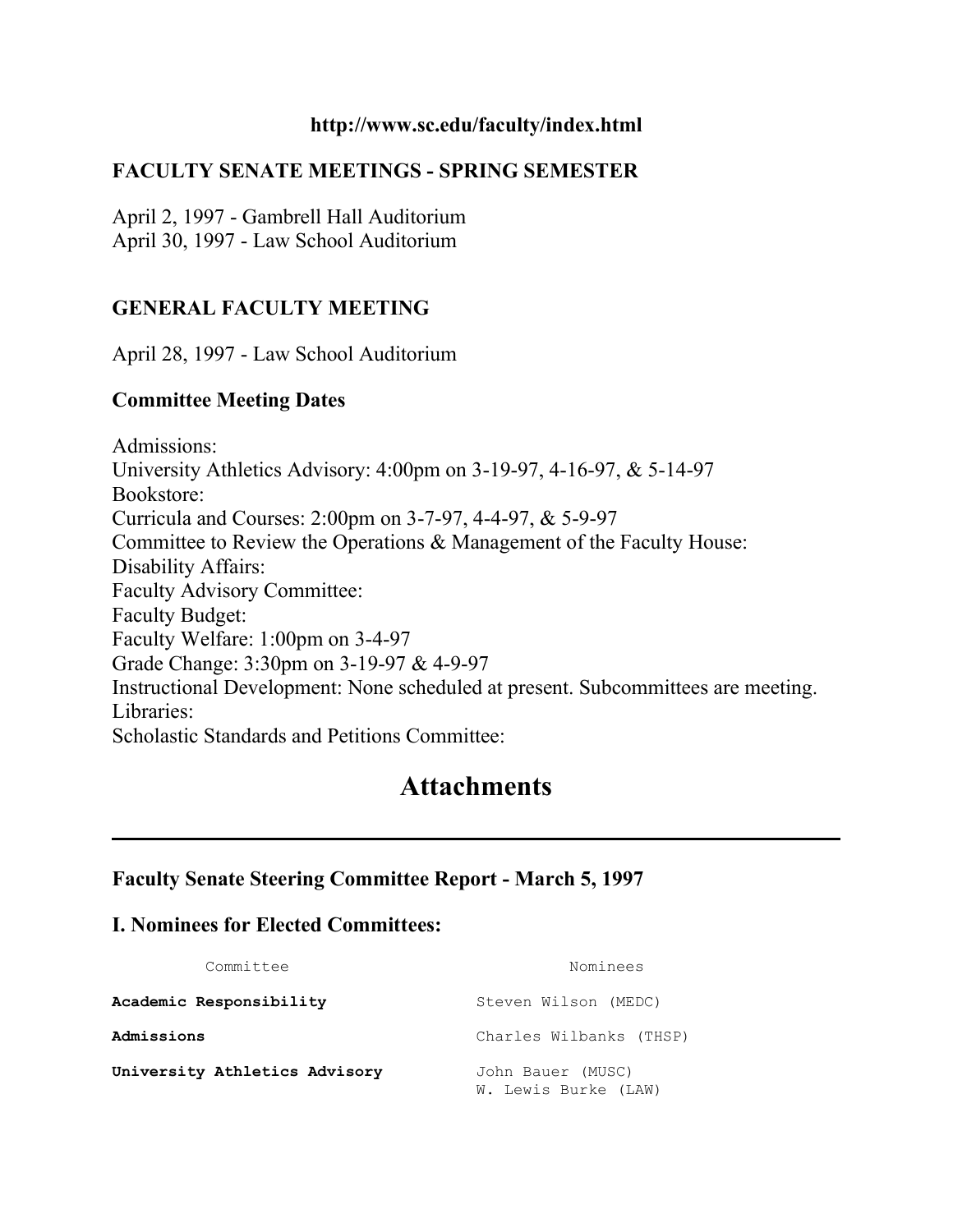| Board of Governors - Faculty House                         | Shirley Kuiper (BADM)                                               |
|------------------------------------------------------------|---------------------------------------------------------------------|
| Curricula and Courses                                      | Don Edwards (STAT)<br>William Jacogy (GINT)                         |
| Faculty Advisory                                           | Gerasimos Augstinos (HIST)<br>Margit Resch (GERM)                   |
| Faculty Budget                                             | James Edwards (BADM)                                                |
| Faculty Grievance                                          | Barry Preedom (PHYS)<br>Roger Sargent (HEAL)                        |
| Faculty Welfare                                            | Alan Bauerschmidt (BADM)<br>Caroline Eastman (CSCI)                 |
| Honorary Degrees                                           | Ronald Farrar (JOUR)<br>Patrick Scott (ENGL)                        |
| Instructional Development                                  | Stefanie Buck (LIBR)<br>Phillip Dunn (ART)<br>Miriam Freeman (SOWK) |
| Libraries                                                  | Owen Connelly (HIST)<br>Dwight Underhill (HEAL)                     |
| Patent and Copyright                                       | Arthur D. Cohen (GEOL)<br>Lawrence A. James (GEOG)                  |
| Savannah River Review                                      | L. Douglas Dobson (GINT)<br>Pradeep Talwani (GEOL)                  |
| Scholastic Standards & Petitions                           | Carter Bays (CSCI)<br>Judith Rink (PEDU)                            |
| Scholastic Standards & Petitions<br>(Continuing Education) | Robert Janiskee (GEOG)                                              |
| Tenure Review Board                                        | Harvey Starr (GINT)                                                 |
| University Disability Affairs                              | Thorne Compton (THSP)                                               |

**II. Appointments Made by Chair in Consultation with Faculty Senate Steering Committee:**

| <b>Bookstore</b> | Bonnie Drewniany (JOUR)<br>L. Clifton Fuhrman (PHAR) |
|------------------|------------------------------------------------------|
| Grade Change     | Lisa Martin-Stuart (THSP)<br>John Wardrip (JOUR)     |

**NOTE:** If you plan to nominate from the floor, please be sure to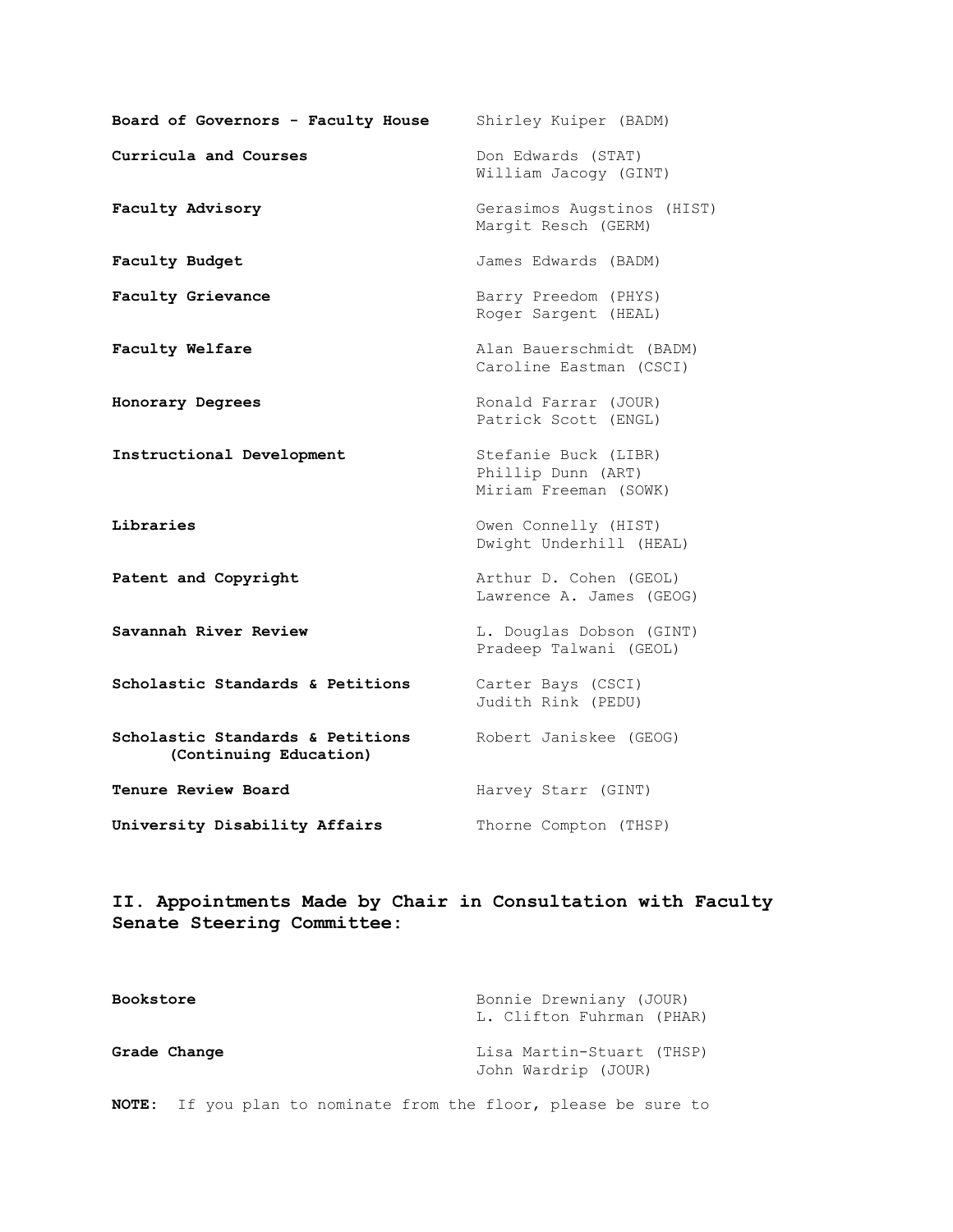## **Grade Change Report:**

One hundred eleven (111) grade changes reviewed by the Grade Change Committee on

February 10, 1997 will be presented at the Faculty Senate Meeting on March 5, 1997. Because the format at this time cannot be distributed through the Web, printed copies are

being sent to Senators, Deans, and Department Chairs only.

## **REPORT: COMMITTEE ON CURRICULA AND COURSES**

(For consideration by the Faculty Senate at its meeting on March 5, 1997) The Committee requests that any department which has a proposal being recommended by the Committee on Curricula and courses provide a spokesperson to attend the Faculty Senate meeting in which said proposal is to be recommended. Please contact G.B. Lane in advance if errors are noted. Telephone: 777-5103 or Email GB.Lane@mozart.sc. edu

# **I. COLLEGE OF APPLIED PROFESSSIONAL SCIENCES**

#### **Department of Retailing**

Change in number and description

FROM: RETL 161, 162 FUNCTIONAL ACCOUNTING I AND II. (3) The theory of debit and credit and the bookkeeping cycle. Financial records of professional men, institutions, and small business are considered. Three meetings and laboratory each week.

TO: RETL 261, 262 FUNCTIONAL ACCOUNTING I AND II. (3) The accounting cycle as it relates to retail and service businesses.

Change in curriculum, University Bulletin, page UG79

NOTE: The curriculum changes are not available through the Web at this time, but a printed copy has been sent to your Deans, Department Chairs, and Senators.

## **Hotel and Tourism Administration**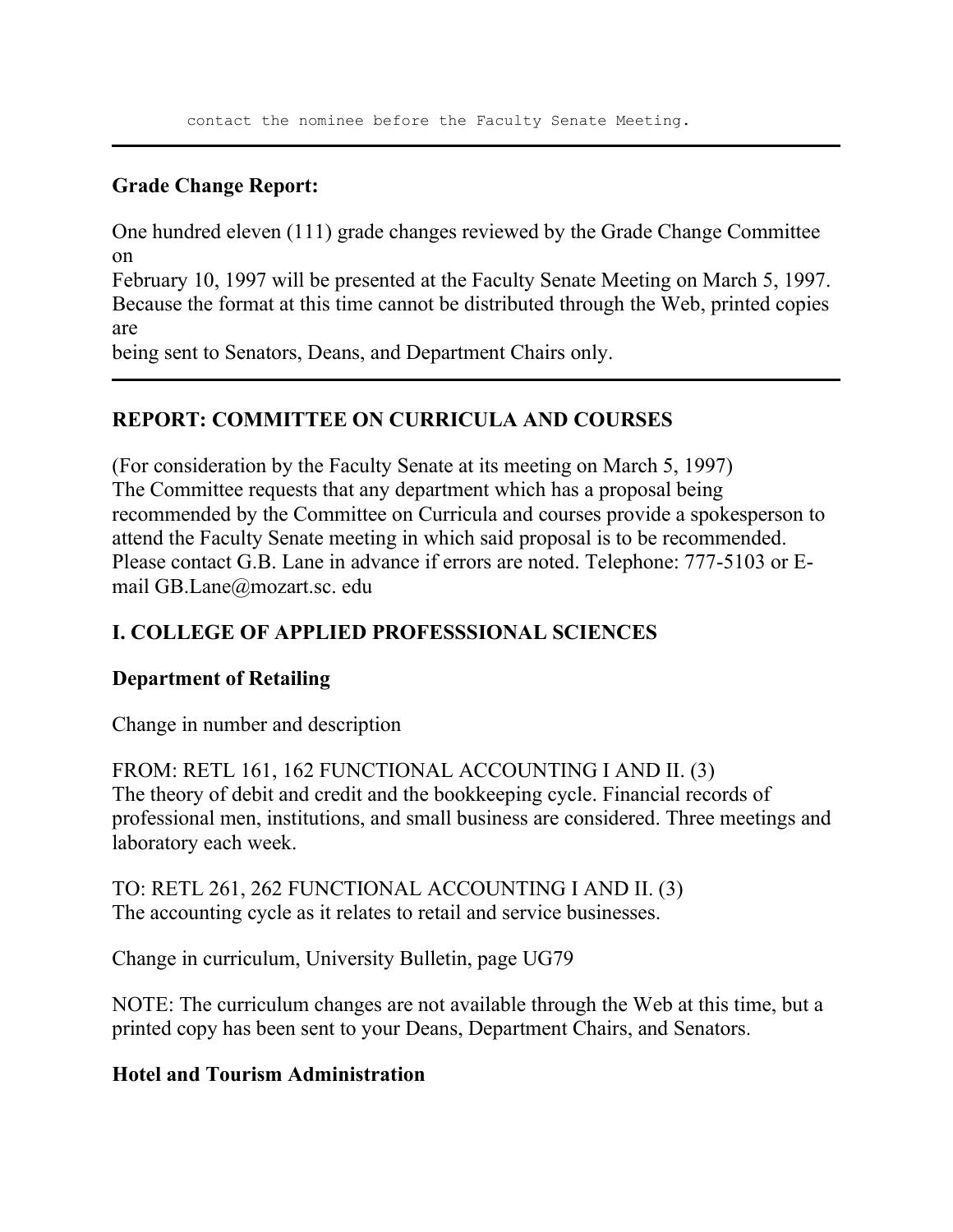New course

HRTA 440 SERVICES MANAGEMENT FOR HOSPITALITY AND TOURISM. (3)

(Prereq: ECON 221 and ECON 222; MGMT 371) Management issues pertinent to quality service delivery in hospitality and tourism organizations.

HRTA 485 ADVANCED CLUB MANAGEMENT. (3) (Prereq: HRTA 285 or permission of instructor) Advanced topics in hospitality management for the club industry.

## **II. COLLEGE OF BUSINESS ADMINISTRATION**

#### **Department of Economics**

Change in number

FROM: ECON 462 PUBLIC FINANCE. (3) TO: ECON 562 PUBLIC FINANCE. (3)

Change in prerequisites

FROM: ECON 594 INTRODUCTION TO ECONOMETRICS. (3) (Prereq: MGSC 292) TO: ECON 594 INTRODUCTION TO ECONOMETRICS. (3) (Prereq: MGSC 291 or STAT 201)

Change in title and description

FROM: ECON 508 ECONOMICS OF CRIME AND JUSTICE. (3) Contribution of economics to the understanding of resource allocation problems

TO: ECON 508 LAW AND ECONOMICS. (3)

Economic analysis and interpretation of the law. What economic effects does the law have, and how can the law be designed to meet economic objectives as well as social objectives.

New course

ECON 531 HEALTH ECONOMICS. (3) Applications of economic analysis to health care.

Change in curriculum, University Bulletin, p. 149UG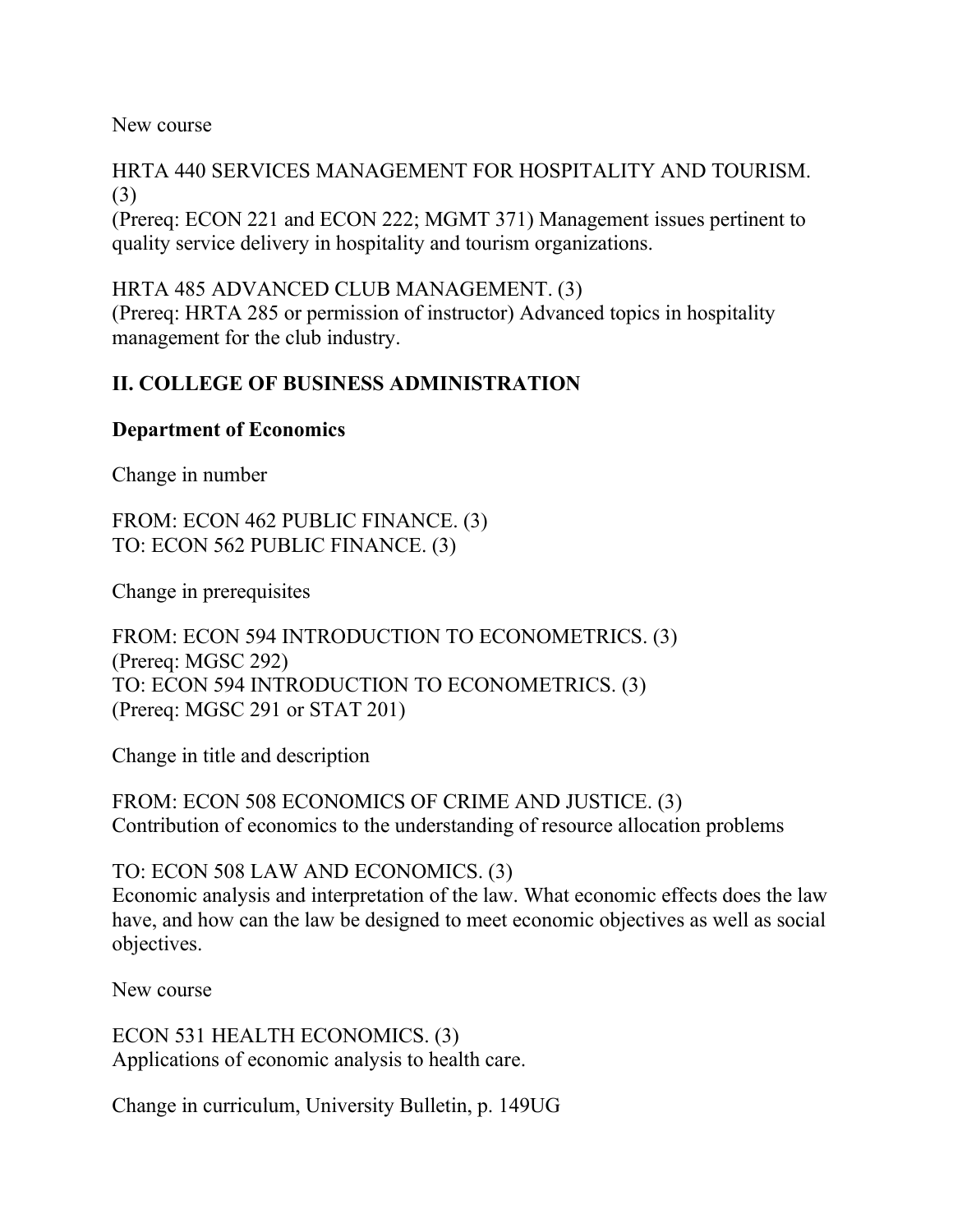NOTE: The curriculum changes are not available throug the Web at this time, but a printed copy has been sent to your Deans, Department Chairs, and Senators.

#### **Business Administration**

Change in curriculum, University Bulletin, page 87-89UG

NOTE: Same as above.

#### **Accounting**

Change in title, prerequisites and description

# FROM: ACCT 222 SURVEY OF ACCOUNTING. (3)

Fundamentals including the accounting process, financial reporting, and managerial accounting. (Not open to Business Administration majors.)

## TO: ACCT 222 INTRODUCTION TO ACCOUNTING. (3)

(Prereq: MATH 122 or equivalent, MGSC 190 or equivalent, sophomore standing) User-oriented approach to the study of financial accounting and reporting and managerial accounting topics related to business decisions.

## **Economics**

Change in title and description

## FROM: ECON 223 PRINCIPLES OF ECONOMICS. (3)

A one semester course designed to familiarize the student with basic macro and microeconomic analyses and selected economic problems. Primarily for engineering, education, and pharmacy students. Not open to business administration, economics, and other social sciences.

## TO: ECON 223 INTRODUCTION TO ECONOMICS. (3)

Micro and macroeconomic principles including supply and demand, household and firm decision- making, governmental, trade, and central bank policy, and the domestic and international market for goods and resources. Not open to business and economics students. Students cannot receive credit for both ECON 223 and ECON 221 or 222.

## FROM: ECON 224 ECONOMIC FOUNDATIONS. (3)

Basic micro and macroeconomic models, fundamentals of international trade, and the institutional framework of the American economy. Designed especially for humanities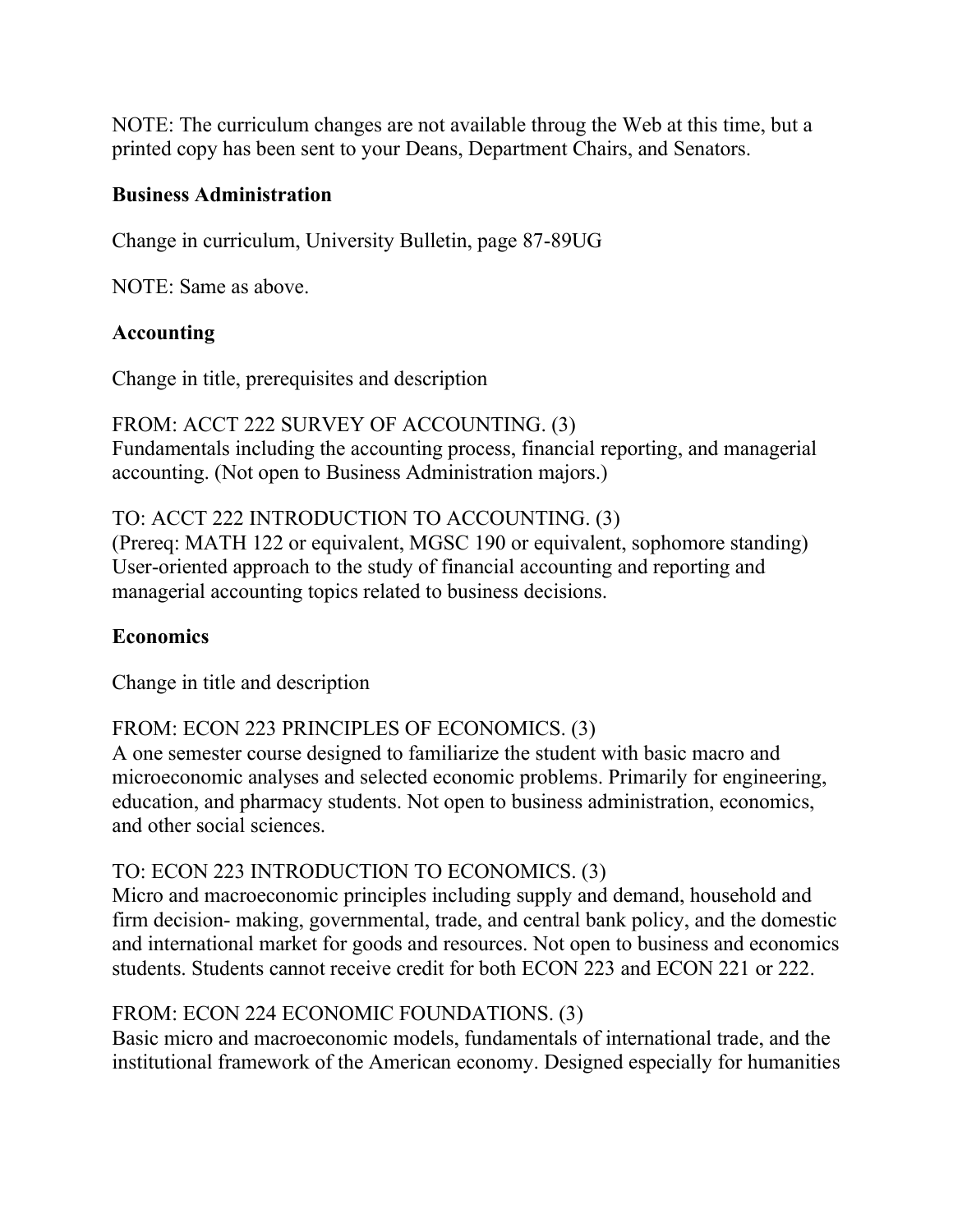and social sciences majors. Not open to business majors. Students cannot receive credit for both ECON 224 and ECON 221 or 222.

# TO: ECON 224 PRINCIPLES OF ECONOMICS. (3)

Micro and macroeconomic principles including supply and demand, household and firm decision-making government, trade, and central bank policy, and the domestic and international markets for goods and resources. Open to all students. Students cannot receive credit for both ECON 221 and 222.

#### **Finance**

Change in prerequisites

FROM: FINA 363 INTRODUCTION TO FINANCE. (3) [=ECON 363] (3) (Prereq: ACCT 226 and 3 hours of statistics)

TO: FINA 363 INTRODUCTION TO FINANCE. (3) [=ECON 363] (Prereq: ACCT 222 and 3 hours of statistics)

#### **Management**

Change in title and description

FROM: MGMT 374 PERSONNEL MANAGEMENTS. (3) (Prereq: MGMT 371) Contemporary concepts and practices of personnel administration.

TO: MGMT 374 MANAGEMENT OF HUMAN RESOURCES. (3) (Prereq: MGMT 371) Survey of major approaches used in managing human resources, including selection, compensation, legal compliance, discipline, organizational restructuring, TQM, motivation, labor relations, and performance management.

FROM: MGMT 474 ADVANCED PERSONNEL MANAGEMENT. (3) ( Prereq: MGMT 374 and MGMT 376, or consent of instructor) Current issues in the primary functional areas of personnel and industrial relations: employee selection, compensation, motivation and satisfaction, conditions of work, legal and professional responsibilities.

TO: MGMT 474 ADVANCED HUMAN RESOURCE MANAGEMENT. (3) (Prereq: MGMT 374 and 376, or consent of instructor) This course covers in detail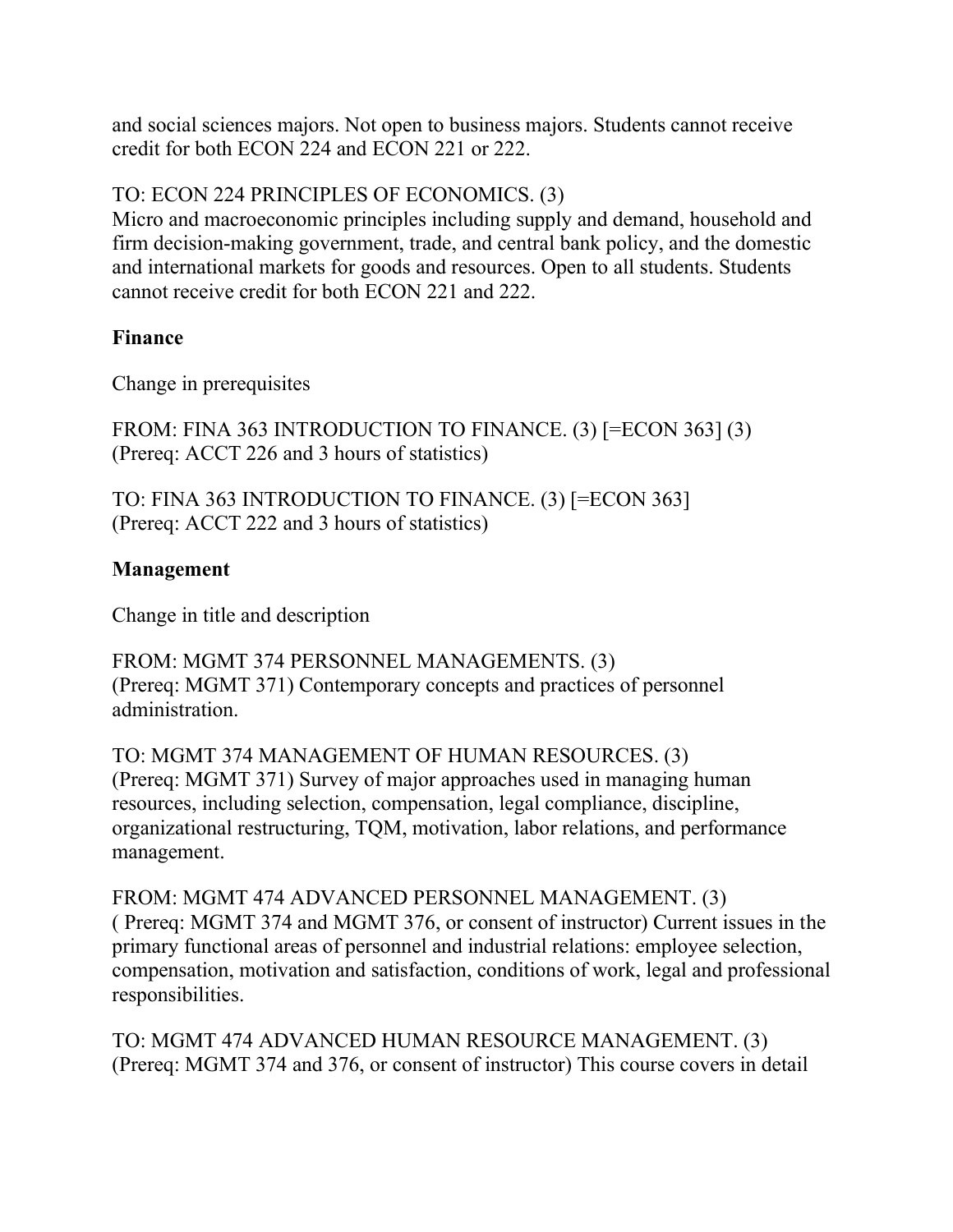select topics from MGMT 374. Concepts in human resource management including problem solving activities and in-depth analysis of cases.

FROM: MGMT 476 INDUSTRIAL RELATIONS. (3)

(Prereq: MGMT 371 and junior Legal, managerial, and behavioral processes in industrial relations and collective bargaining.

# TO: MGMT 476 COLLECTIVE BARGAINING. (3)

(Prereq: MGMT 371 and junior standing) Practice and structure of collective bargaining, admini- stration of collective agreements, law of union-management relations, labor history, bargaining theory and practice.

Change in title and description

FROM: MGMT 479 ADVANCED ISSUES IN OWNER-MANAGED BUSINESS. (3) Principles, tools, and techniques for owner-managed businesses.

TO: MGMT 479 ADVANCED ISSUES IN ENTREPRENEURSHIP. (3) (Prereq: MGMT 473) Intensive examination of situations currently faced by entrepreneurs and their firms and of practicable recommendations for action. Customarily involves consulting projects for local firms.

# **Management Science**

Change in number and description

FROM: MGSC 492 DECISION SUPPORT AND EXPERT SYSTEMS. (3) Concepts, use, construction and implementation of Decision Support and Expert Systems.

TO: MGSC 594 DECISION SUPPORT AND EXPERT SYSTEMS. (3) Concepts, techniques and applications of decision support and expert technologies. topics covered include decision support systems, executive information systems, data mining and warehousing, artificial intelligence, expert systems, and neural networks.

Change in title, prerequisites and description

FROM: MGSC 596 BUSINESS INFORMATION STRUCTURE AND DESIGN. (3) Database design and information structures for application in a business system.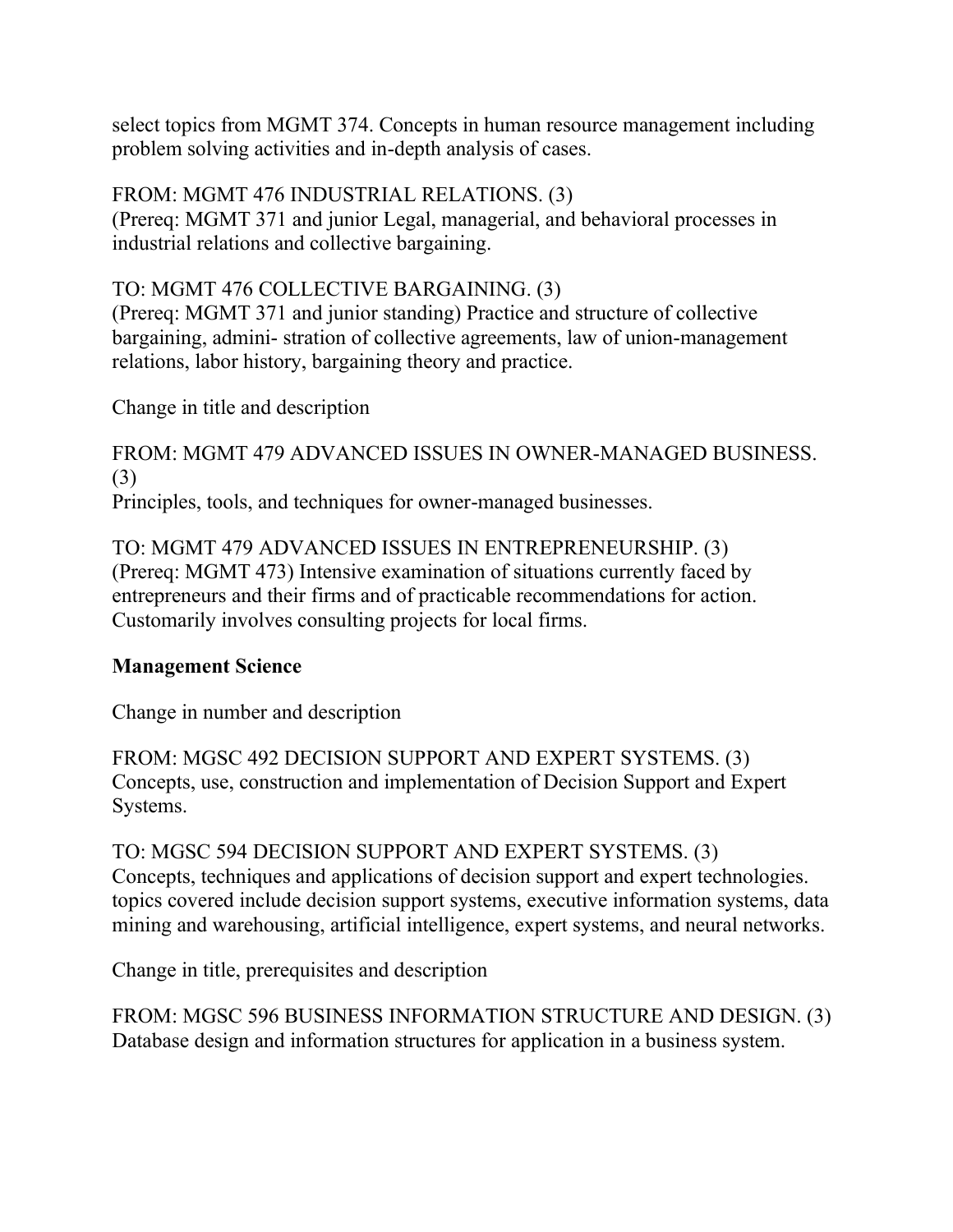TO: MGSC 596 DATABASE MANAGEMENT FOR BUSINESS. (3) Technology overview and principles of database design for business applications. Enterprise database administration and planning. Design exercises and projects using the latest database management systems software.

Change in number and description

FROM: MGSC 290 COMPUTER INFORMATION SYSTEMS IN BUSINESS. (3) Concepts of business problem solving using computers. Intro- duction to microcomputer operating techniques, DOS commands, word processing spreadsheet characteristics, and data base concepts. Familiarization of mainframe login and selected operating system commands are also included.

TO: MGSC 190 COMPUTER INFORMATION SYSTEMS IN BUSINESS. (3) Concepts and techniques of business problem solving using microcomputers. Introduction to the PC operating environment, basic information system concepts, and spreadsheet, presentation, database, and word processing. software.

Change in description

FROM: MGMT 376 ORGANIZATION BEHAVIOR. (3) (Prereq: MGMT 371) Integrating workers.

## TO: MGMT 376 ORGANIZATION BEHAVIOR. (3)

(Prereq: MGMT 371) Introduction to human behavior in organizations. Emphasis on factors that contribute to the effectiveness of individuals and groups in organizations.

Change in number, title, prerequisites and description

FROM: MGMT 380 BUSINESS INFORMATION PROBLEMS. (3) (Prereq: MGMT 371) Theory and practice of communication skills required of administrative personnel.

TO: MGMT 250 PROFESSIONAL COMMUNICATION. (3) (Prereq: ENGL 101, 102; MGSC 190; Prereq or coreq: THSP 140) Theory and practice of oral and written communication skills required in the contemporary business environment.

Change in title and description

FROM: MGSC 291 PROBABILITY AND STATISTICS. (3) Concepts of probability, probability Concepts of probability, probability distributions,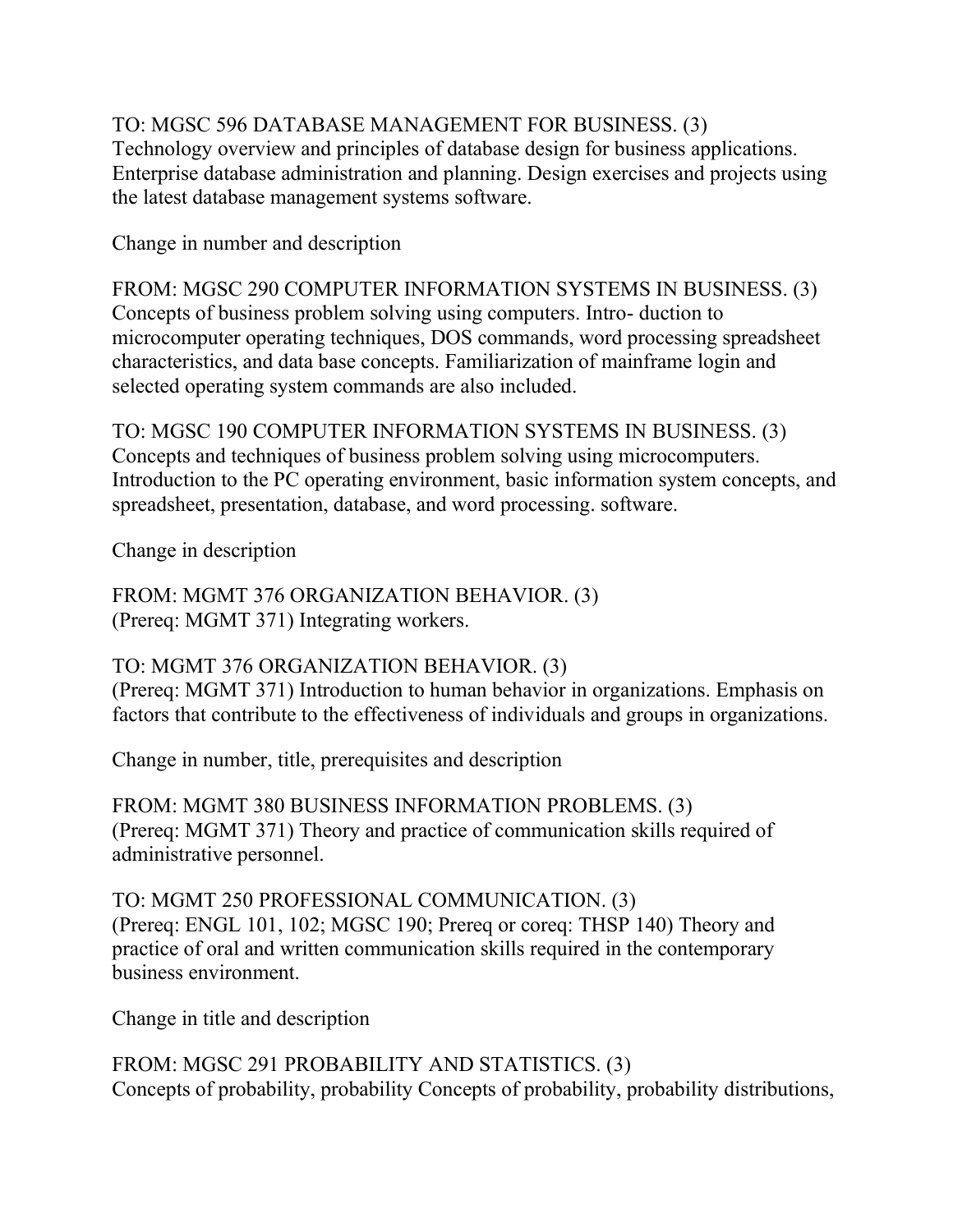statistical inference, regression and analysis of variance. Applications of probability and statistics in business decision making are emphasized.

TO: MGSC 291 STATISTICS FOR BUSINESS AND ECONOMICS. (3) Descriptive statistics, topics in probability, statistical inference and modeling. Emphasis on the collection, summarization, analysis and reporting of numerical findings relevant to business decisions and economic analysis.

## FROM: MGSC 395 INTRODUCTION TO PRODUCTION/OPERATIONS MANAGEMENT. (3)

Prereq: MASC. 291) Production or operations functions in manufacturing and service organizations. Emphasis on determining optimum volumes and methods of production under conditions of shifting demand and cost relationships.

## TO: MGSC 395 OPERATIONS MANAGEMENT. (3)

Management of activities/resources that result in the production of competitive goods and services in the global market place. Integrates cross-functional concepts from marketing, finance and management.

Change in prerequisites and description

FROM: MGSC 694 QUANTITATIVE METHODS II. [=ECON 694] (3) (Prereq: BADM 190 and MGSC 692 or equivalent) Decision models useful in Business Administration; linear programming, sensitivity analysis and duality, network models, integer programming, dynamic programming, inventory and queuing, and simulation.

TO: MGSC 694 QUANTITATIVE METHODS II. [=ECON 694] (3) (Prereq: MGSC 692 or equivalent) Decision models useful in business and economics; linear programming, sensitivity analysis and duality, network models, integer programming, dynamic programming, inventory and queuing, and simulation.

# **Marketing**

Change in title, prerequisites and description

FROM: MKTG 350 MARKETING. (3) Marketing functions, trade channels, price policies expenses and profits of middlemen, and public policy with respect to marketing practices.

TO: MKGT 350 PRINCIPLES OF MARKETING. (3) (Prereq: ECON 224, ACT 222) Principles and concepts underlying marketing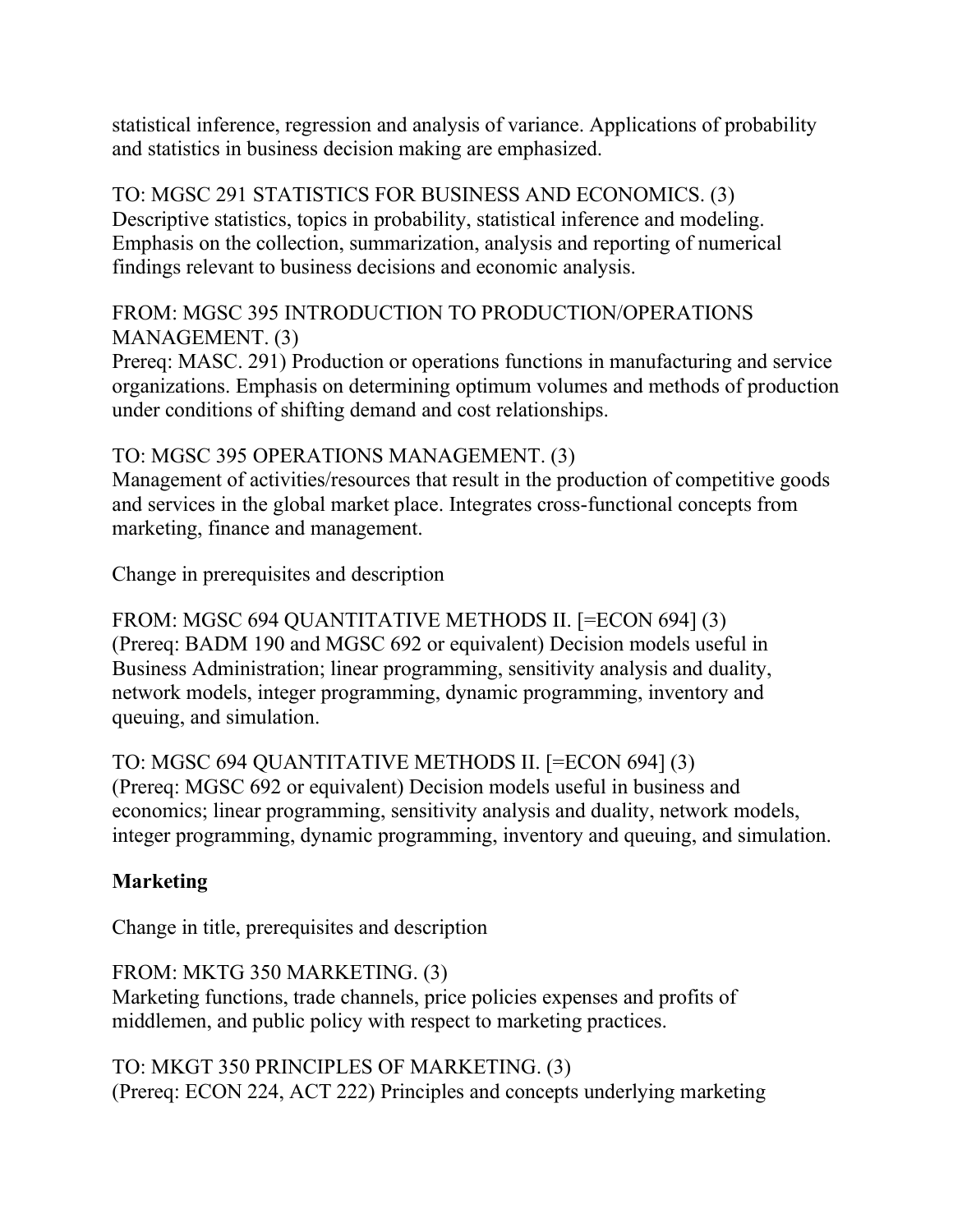functions, including the conception, pricing, promotion and distribution of products, and services and the role of marketing in society.

# **III. COLLEGE OF EDUCATION**

**Deletion** 

EDCE 500 FUNDAMENTAL OF GUIDANCE. (3) EDCE 501 ELEMENTARY SCHOOL GUIDANCE. (3)

New course

EDCE 510 INTRODUCTION TO COUNSELING. (3) (Prereq: admission to Graduate School or senior privilege) A survey of the counseling profession including history, orientation and practice.

Change in prerequisites

FROM: EDCE 600 COMMUNICATION SKILLS IN COUNNSELING. (3) (Prereq: consent of instructor)

TO: EDCE 600 COMMUNICATION SKILLS IN COUNSELING. (3)

Change in title

FROM: EDCE 601 GROUP PROCEDURES IN GUIDANCE. (3) TO: EDCE 601 GROUP PROCEDURES IN COUNSELING. (3)

## **IV. COLLEGE OF ENGINEERING**

Change in prerequisites

FROM: ENGR 360 FLUID MECHANICS. (3) (Prereq: ENGR 210) TO: ENGR 360 FLUID MECHANICS. (3) (ENGR 200, PHYS 211)

New course

EMCH 560 ADAPTIVE MATERIAL SYSTEMS AND STRUCTURES. (3) (Prereq: ENGR 210 and ENGR 260) A multidisciplinary introductory course addressing the emerging engineering field of adaptive material systems and structures.

# **V. COLLEGE OF JOURNALISM**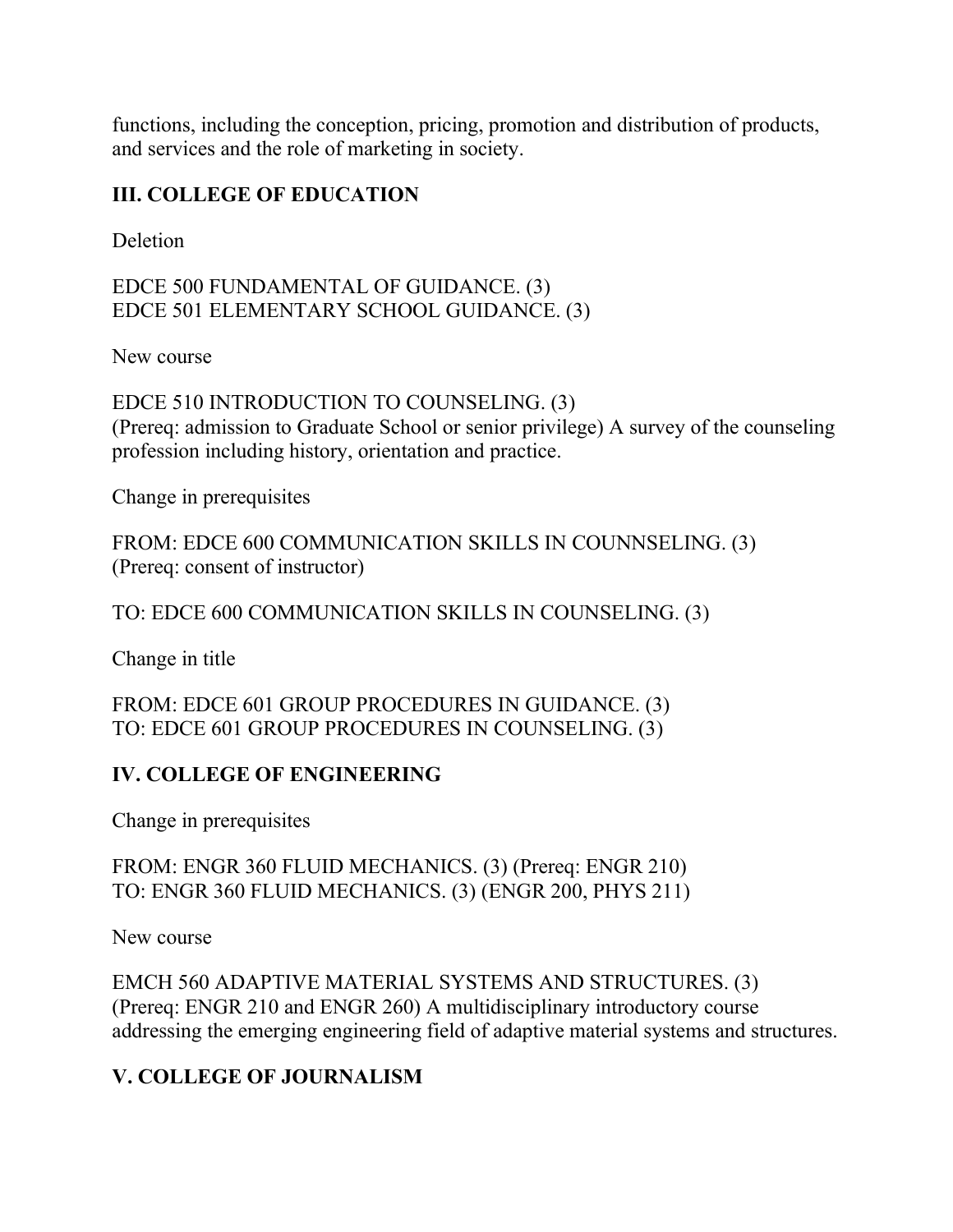New courses

JOUR 311 MINORITIES, WOMEN, AND THE MASS MEDIA. (3) The study of the relationship among persons of color, women, and the mass media in the United States.

JOUR 463 TOPICS. (1-3) (6 maximum)

Topics in journalism and mass communications. Course content varies and will be announced in the schedule of courses by suffix and title.

# **VI. COLLEGE OF LIBERAL ARTS**

# **A. African-American Studies Program**

New course

AFRO 398 SPECIAL TOPICS IN AFRICAN-AMERICAN STUDIES. (3) Reading and research on selected topics in African-American Studies. Course content varies and will be announced in the schedule of courses by suffix and title.

## **B. Department of Art**

New course

ARTS 570 VISUAL ARTS COMPUTING. (3) (Prereq: ARTS 102 or consent of instructor) Advanced visual arts computing techniques on the use of Photoshop, Studio Pro, and Netscape softwares.

# **C. Department of Geography**

New courses

GEOG 200 INTRODUCTION TO PHYSICAL GEOGRAPHY. (3) Basic concepts of landform geography, climatology and meterology, and biogegraphy.

GEOG 210 INTRODUCTION TO HUMAN GEOGRAPHY. (3) Basic principles of human geography.

GEOG 495 SEMINAR IN GEOGRPAHY. (3) Research methods and projects; restricted to students with at least 15 hours of credit in Geography.

Change in title and description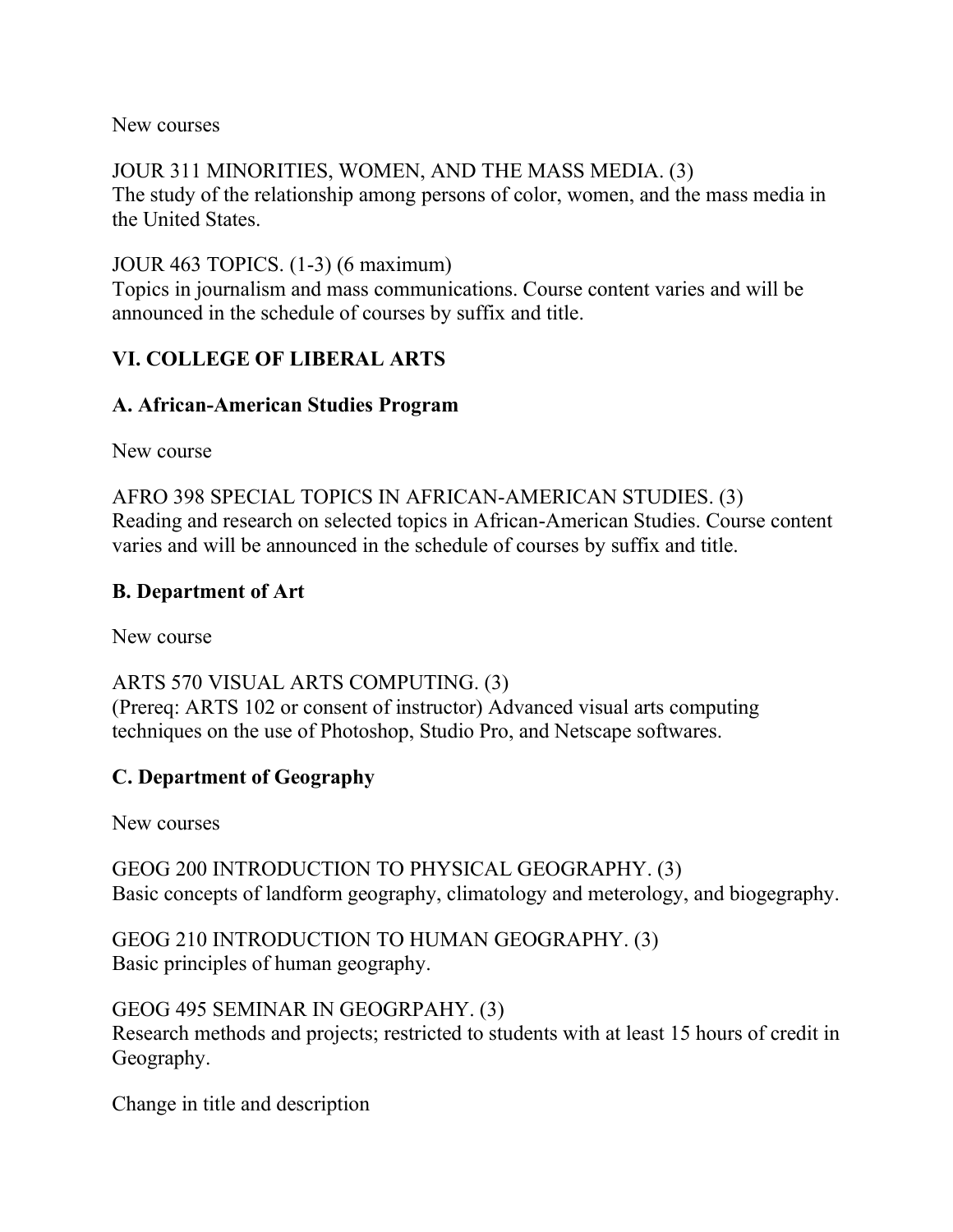# FROM: GEOG 201 INTRODUCTION TO PHYSICAL GEOGRAPHY. (4)

Basic physical geography, including hydrology, biogeography, soils and l landforms. Concepts and tools essential to understanding environmental change and human impacts on the earth's surface. Three lectures and one two-hour lab per week.

#### TO: GEOG 201 LANDFORM GEOGRAPHY. (4)

Hydrology, soil science, and interpretation of physical features formed by water, wind, and ice, with emphasis on environmental change. Three hours of lecture and one two-hour laboratory per week.

FROM: GEOG 202 INTRODUCTION TO WEATHER AND CLIMATE. (4) The interrelationship of weather elements and controls and the spatial distributions of climate and vegetation. Three lectures and one two-hour laboratory per week.

## TO: GEOG 202 WEATHER AND CLIMATE. (4)

Processes that influnece weather and climate patterns on the earth. Three lectures and one two-hour laboratory per week.

FROM: GEOG 212 INTRODUCTION TO ECONOMIC GEOGRAPHY. (3) Factors in location and production of commodities, commerce. and manufacturing.

## TO: GEOG 212 ECONOMIC GEOGRAPHY. (3)

Spatial interrelation and linking of economic activities and how location affects the nature of economic systems.

Change in title and description

## FROM: GEOG 509 LOCATION IN SPACE. (3)

Major location theories and application of such theories to geographical problems. Location patterns of primary, secondary, and tertiary activities.

## TO: GEOG 509 INDUSTRIAL LOCATION. (3)

Theories of industrial location and their application to geographic problems. Explanations of locatioinal patterns of extractive, manu- facturing, and service industries.

Change in title and description

## FROM: GEOG 512 CULTURAL GEOGRAPHY. (3)

Basic concepts of cultural geography with emphasis on the composition, formation, and interpretation of the cultural landscape.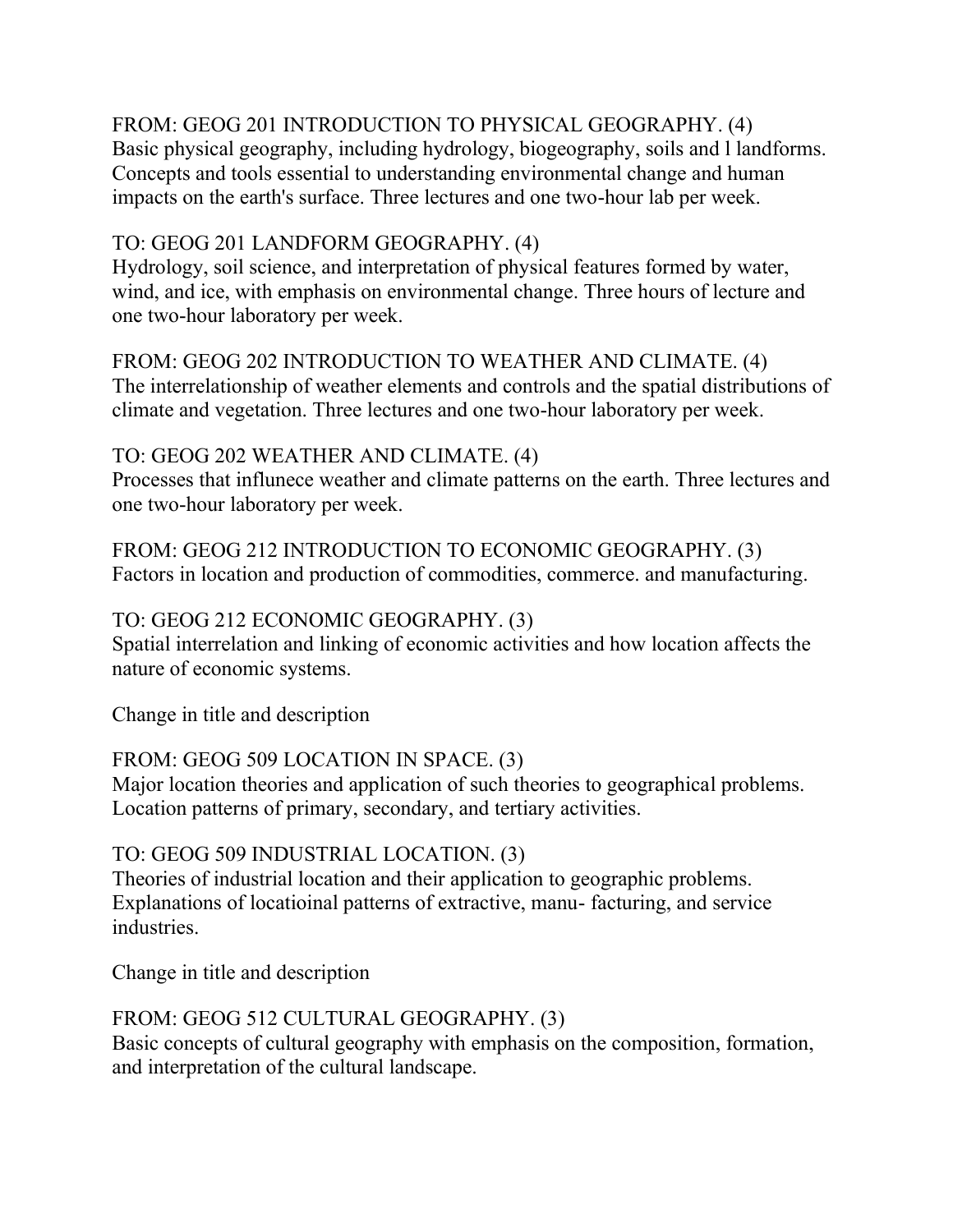## TO: GEOG 512 ADVANCED CULTURAL GEOGRAPHY. (3) Concepts of cultural geography with emphasis on the composition, formation, and interpretation of the cultural landscape.

Change in title

## FROM: GEOG 211 INTRODUCTION TO HUMAN GEOGRAPHY. (3) TO: GEOG 211 CULTURAL GEOGRAPHY. (3)

**Deletions** 

GEOG 513 POLITICAL GEOGRAPHY. (3) GEOG 575 THE GEOGRAPHY OF TRAVEL AND TOURISM.

Change in number

FROM: GEOG 421 GEOGRAPHY OF SOUTH CAROLINA. (3) TO: GEOG 221 GEOGRAPHY OF SOUTH CAROLINA. (3)

Change in number and description

FROM: GEOG 423 GEOGRAPHY OF LATIN AMERICA {=LASP 331] (3) Physical and cultural geographyof Latin America with emphasis on selected countries or areas.

TO: GEOG 223 GEOGRAPHY OF LATIN AMERICA. [=LASP 331] (3) Physical and human geography of Latin America.

FROM: GEOG 424 GEOGRAPHY OF NORTRH AMERICA. (3) Physical and cultural geography of North America with emphasis on the United States.

TO: GEOG 224 GEOGRAPHY OF NORTH AMERICA. (3) Physical and human geography of North America with emphasis on the United States.

FROM: GEOG 425 GEOGRAPHY OF EUROPE. (3) Physical and cultural geography of Europe.

TO: GEOG 225 GEOGRAPHY OF EUROPE. (3) Physical and human geography of Europe.

FROM: GEOG 428 GEOGRAPHY OF SUB-SAHARAN AFRICA. (3) A regional approach to the physical, social, economic, and political aspects of sub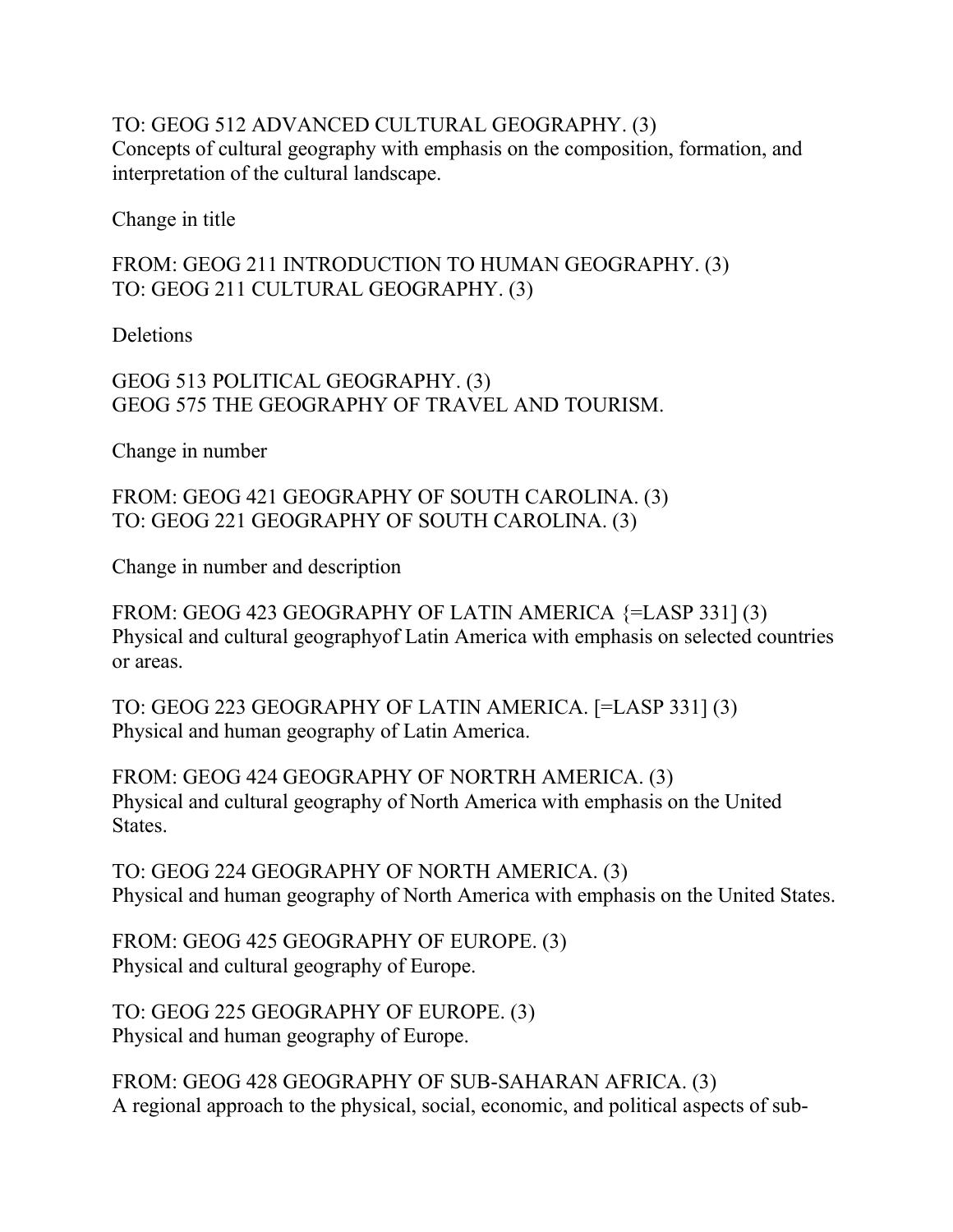Saharn Africa with emphasis on contemporary problems of the newly independent African states.

TO: GEOG 228 GEOGRAPHY OF SUB-SAHARAN AFRICA. (3) A regional approach to the physical, social, economic, and political aspects of Sub-Saharan Africa with emphasis on contemporary problems.

Change in curriculum, University Bulletin, pages 157-158UG NOTE: The curriculum changes are not available through the Web at this time, but a printed copy has been sent to your Deans, Department Chairs, and Senators.

# **E. Department of Germanic, Slavic and Oriental Languages and Literatures**

New courses

CHIN 240 CHINESE CULTURE, TRADITION AND MODERN SOCIETIES. (3) Introduction to Chinese culture, heritage, and modern societies. Readings selected from printed and online sources. Taught in English.

#### CHIN 341 ADVANCED CHINESE I.

(3) (Prereq: CHIN 221 or 222, or consent of instructor) Improvement of skills in conversation and composition; advanced reading in modern Chinese materials.

## GERM 316 INTRODUCTION TO GERMAN FOR BUSINESS AND OTHER PROFESSIONS.

(3) (Prereq: GERM 211 or consent of intructor) Development of basic language and cultural skills necessary for functioning in the business professional world of Germanspeaking countries.

## GERM 416 ADVANCED GERMAN FOR BUSINESS AND OTHER PROFESSIONS. (3)

(Prereq: GERM 311 or consent of instructor) Devlopment of advanced language and cultural skills necessary for functioning in the professional world of German-speaking countries.

## **Department of Religious Studies**

New course

# RELG 356 INTRODUCTION TO BUDDHISM. (3)

An introduction to Buddhism from a social historical perspective which examines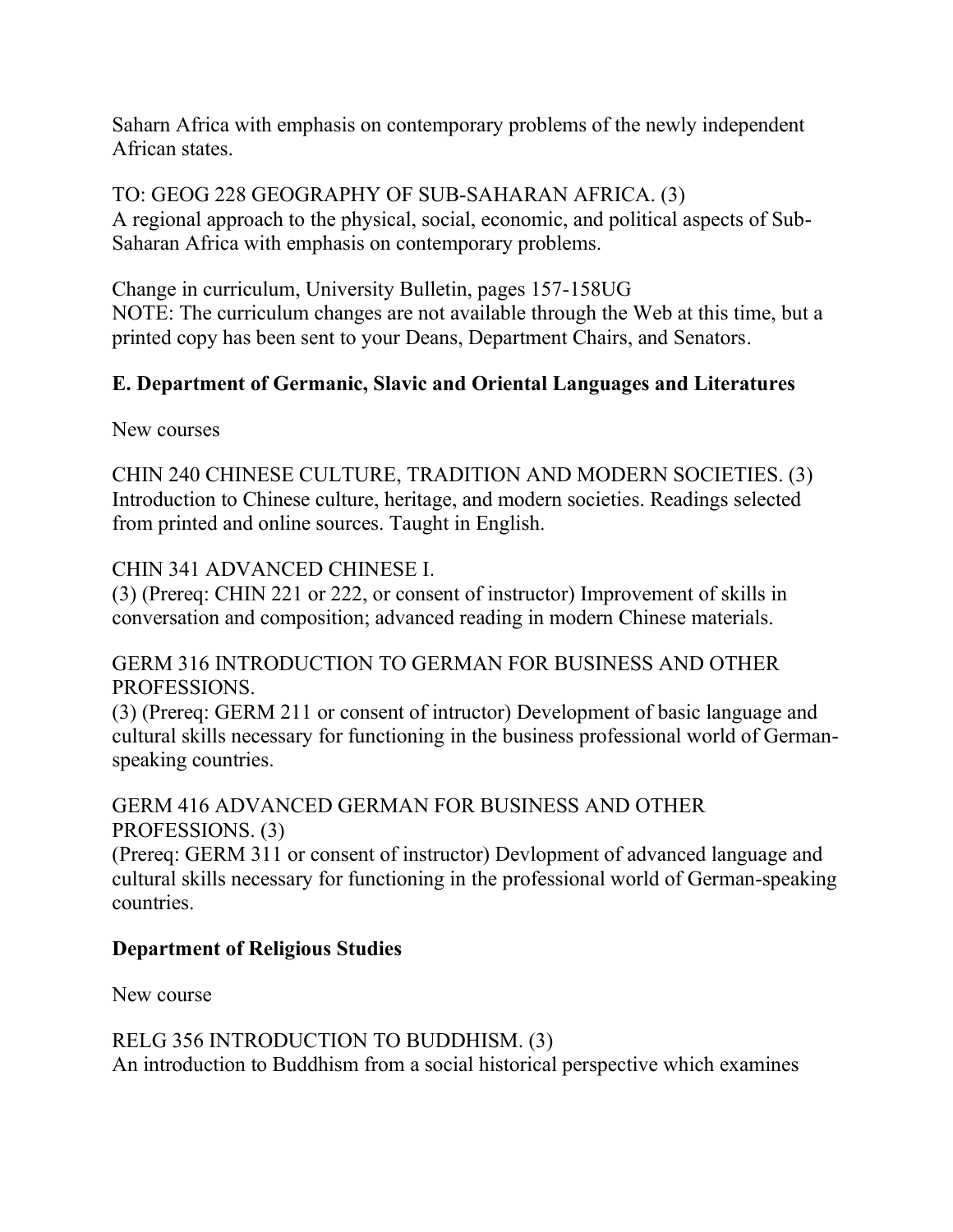Buddhist religious goals and practices in the local contexts of India, Sri Lanka, Tibet, China and Japan.

Change in number

# FROM: RELG 201 BIBLICAL HISTORY AND LITERATURE. (3) TO: RELG 111 BIBLICAL HISTORY AND LITERATURE. (3)

FROM: RELG 204 RELIGION AND CULTURE. (3) TO: RELG 114 RELGION AND CULTURE. (3)

FROM: RELG 205 RELIGION IN AMERICA. (3) TO: RELG 115 RELIGION IN AMERICA. (3)

Change in number and description

#### FROM: RELG 373 RELIGION IN THE SOUTH. (3)

Regional faith traditions in Southern cultural context; the black church influence of evangelical piety, Lost Cause idealism, fundamentalism, civil religion.

TO: RELG 573 RELIGION IN THE SOUTH. (3)

Regional faith traditions in Southern cultural context; the African-Amercian church, influence of evangelical piety, Lost Cause idealism, fundamentalism, civil religion.

## **G. Department of Theatre, Speech and Dance**

Change in curriculum, University Bulletin, page 186 UG

NOTE: The curriculum changes are not available through the Web at this time, but a printed copy has been sent to your Deans, Department Chairs, and Senators.

Change in description

FROM: THSP 577 DANCE PERFORMANCE. [=PEDU 170] (1)

Choreography based on the techniques of ballet through the contemporary idioms of jazz and modern dance.

TO: THSP 577 DANCE PERFORMANCE. [=PEDU 170] (1)

Rehearsal, choreographic analysis and dance performance. Ramifications of all components of dance production - from music to costume, lighting, and scenery will be considered.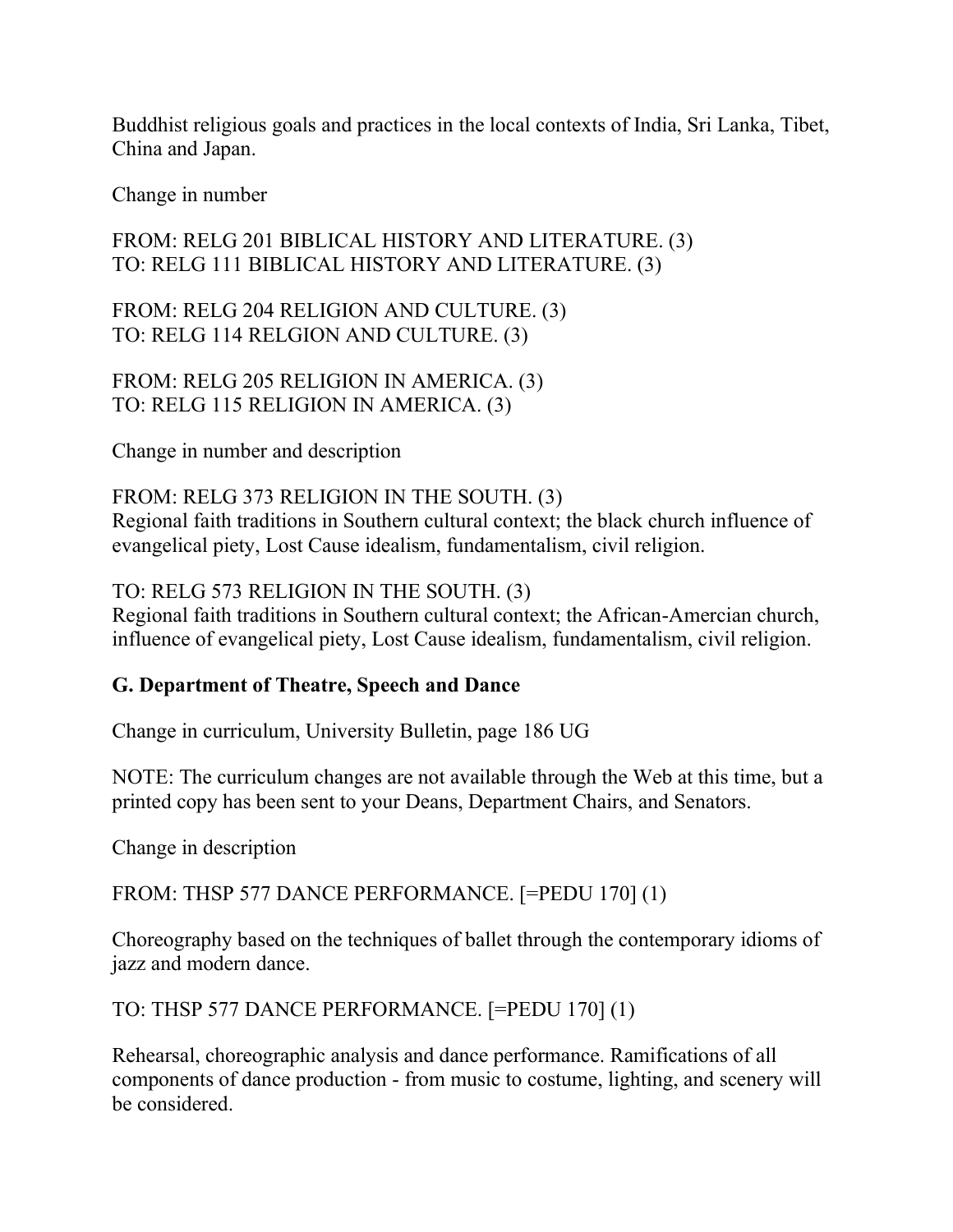# **VII. COLLEGE OF NURSING**

Change in curriculum, University Bulletin, page 199 to 200 UG

NOTE: The curriculum changes are not available through Web at this time, but a printed copy has been sent to Deans, Department Chairs, and Senators.

## **VIII. COLLEGE OF LIBRARY AND INFORMATION SCIENCE**

New course

## CLIS 521 APPLICATIONS OF INFORMATION TECHNOLOGY AND THE INFORMATION INFRASTRUCTURE. (3)

Introductory knowledge for school library media specialist, teachers, administrators, parents, and other citizens interested in applicataionf of information technology to support learning, decision making, and community building.

# **IX. SCHOOL OF PUBLIC HEALTH**

## **A. Department of Health Administration**

New courses

## HADM 514 INTRODUCTION TO HEALTH SERVICES DELIVERY AND POLICY. (3)

Overview of health services delivery in the U.S., including organization and financing of health care, health insurance practices, primary and long-term care among other topics.

HADM 530 FINANCE IN HEALTH ADMINISTRATION. (3)

(Prereq: BADM 225) Introduction to health care finance. Course will teach reimbursement structures, regulatory mechanisms, cost control, and related factors unique to health care organizations.

## **B. Department of Exercise Science**

New courses

EXSC 341 a,b,c HEALTH FITNESS PRACTICUM. (1 each) (Prereq: EXSC 223) Supervised practicum in a clinical setting for the Health Fitness Track: (a) first hour, (b) second hour, third hour.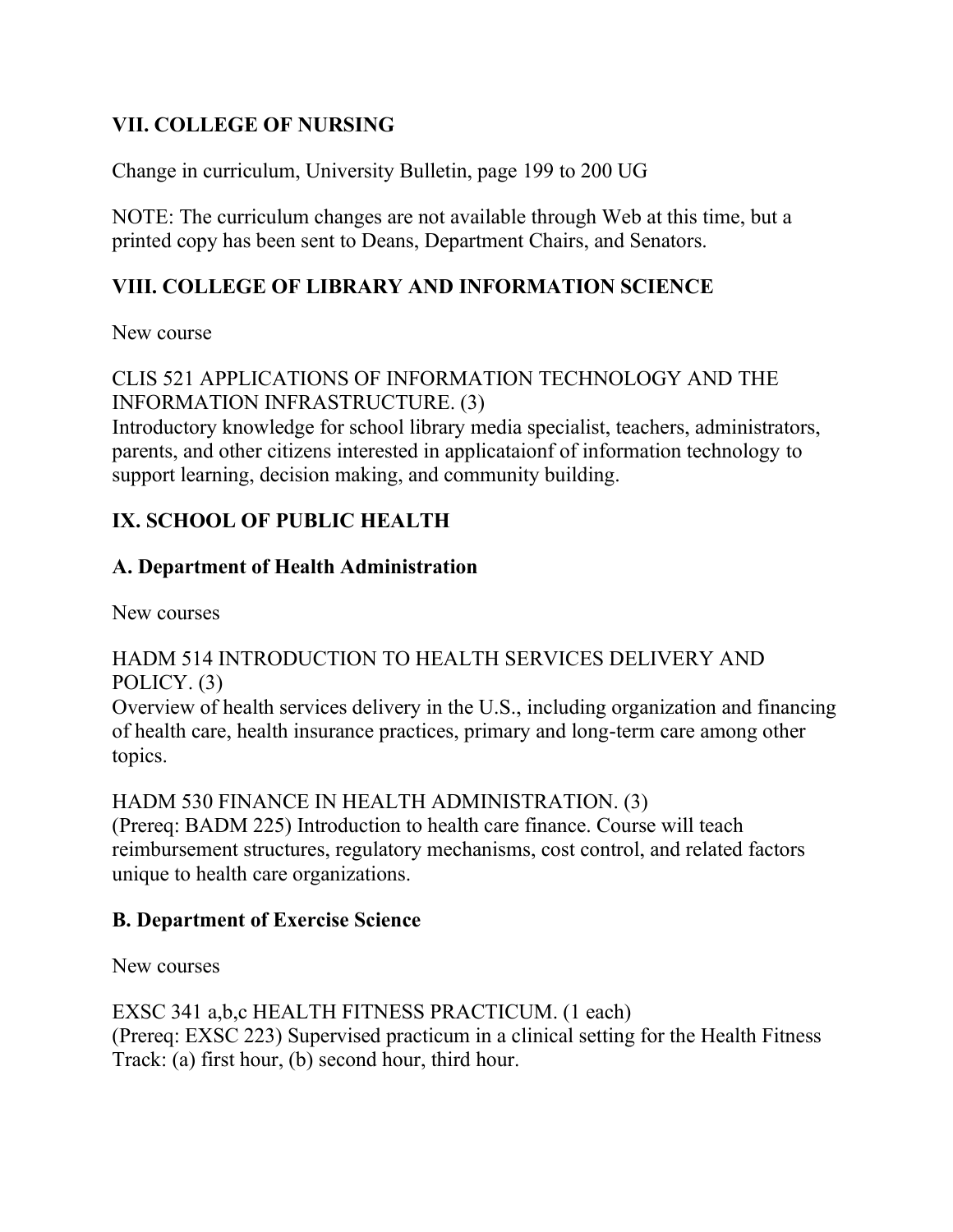EXSC 342 a,b,c MOTOR DEVELOPMENT PRACTICUM. (1 each) (Prereq: EXSC 303) Supervised praticum in a clinical setting for the Motor Development Track: (a) first hour, (b) second hour, (3) third hour.

Change in credit hour, prerequisites and description

FROM: EXSC 223 ANATOMY AND PHYSIOLOGY I. (3) (Prereq: BIOL 101/ 101L) The structure and functions of the human body: the skeletal, articular nervous, and muscular systems.

Change in credit hours, prerequisites and description

TO: EXSC 223 ANATOMY AND PHYSIOLOGY I. (4) (Prereq: BIOL 101/ 101L, CHEM 111) The structure and functions of the human body: the skeletal, articular, nervous and muscular systems. Three lecture, one recitation, and two laboratory hours per week.

Change in credit hours, prerequisites and description

FROM: EXSC 224 ANATOMY AND PHYSIOLOGY II. (3) (Prereq: BIOL 101/ 101L) The structure and functions of the human body: the circulatory, respiratory, digestive, urinary, endocrine, and reproductive systems.

TO: EXSC 224 ANATOMY AND PHYSIOLOGY II. (4)

((Prereq: BIOL 101/ BIOL 101L, CHEM 111; EXSC 223 or consent of the instructor) The structure and functions of the human body: the circulatory, respiratory, digestive, urinary, endocrine, and reproductive systems. Three lecture, one recitation, and two laboratory hours per week.

Change in prerequisites and description

FROM: EXSC 343 PRACTICUM IN EXERCISE SCIENCE. (1-3) Supervised practicum in a clinical or research setting.

TO: EXSC 343 PRACTICUM IN EXERCISE SCIENCE. (1-3) (Prereq: EXSC 223) Supervised practicum in a research or clinical setting for Scientific Foundations Track.

FROM: EXSC 481 PRACTICUM IN COMMUNITY FITNESS PROGRAMS. (9) Supervised administration of community-based fitness programs. Concurrent seminar with the supervising instructor.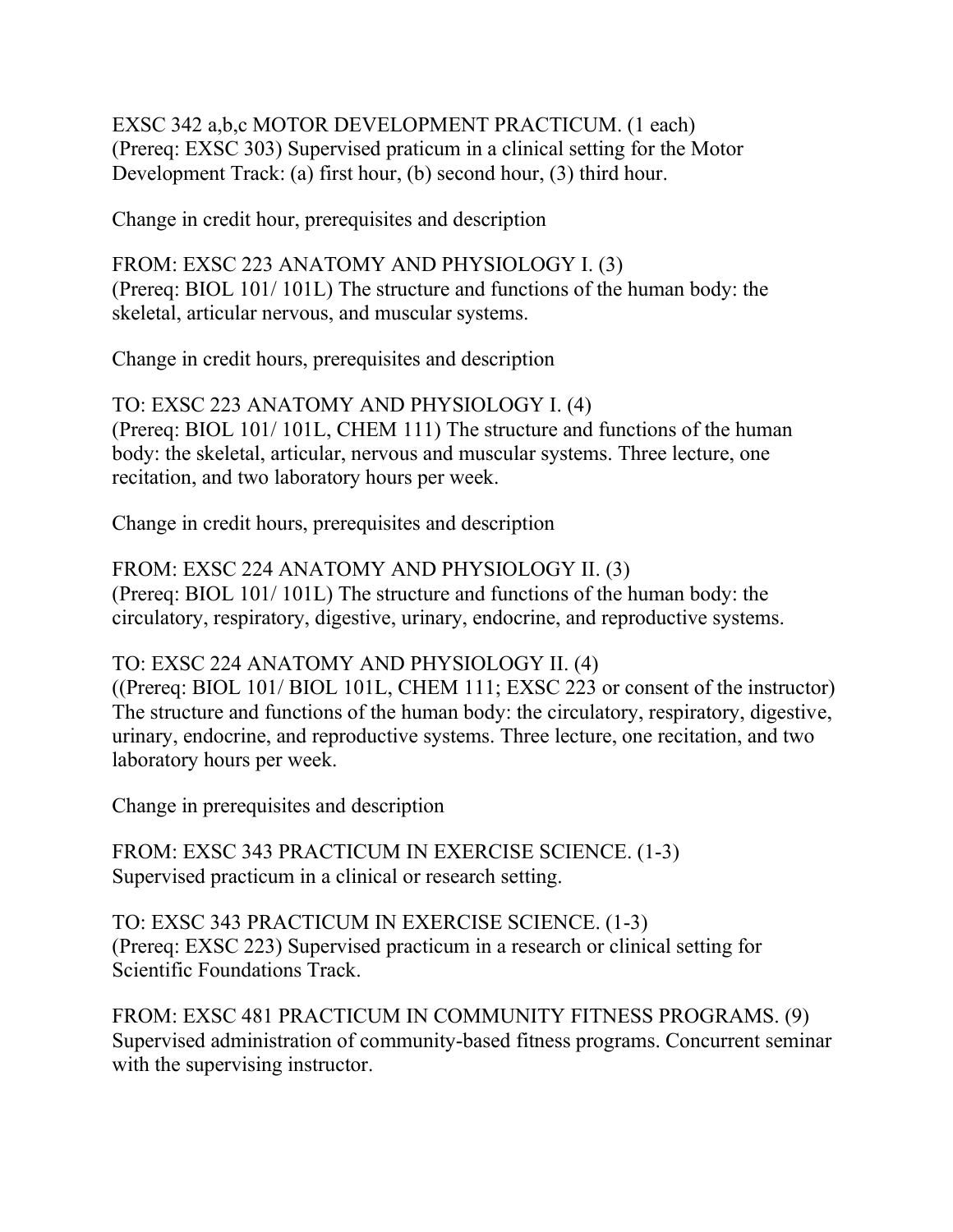TO: EXSC 481 PRACTICUM IN COMMUNITY FITNESS PROGRAMS. (9) (Prereq: EXSC 341a,b,c) Supervised experience in the administration of communitybased fitness programs. Concurrent seminar with the supervising instructor.

Change in prerequisites and description

FROM: EXSC 482 PRACTICUM IN MOTOR DEVELOPMENT. (9) Supervised practical experience in clinical and/or field setting; individualized program and activity planning, and evaluation of neuromuscular abilities.

TO: EXSC 482 PRACTICUM IN MOTOR DEVELOPMENT. (9) (Prereq: EXSC 342a, b,c) Supervised practical experience in clinical and/or field setting; individualized program and activity planning, and evaluation of neuromuscular abilities.

Change in prerequisites

FROM: EXSC 530 THE PHYIOLSOGY OF MUSCULAR ACTIVITY. (3) (Prereq: EXSC 223, EXSC 223L, EXSC 224, EXSC 224L or equivalents)

TO: EXSC 530 PHYSIOLOGY OF MUSCULAR ACTIVITY. (3) (Prereq: EXSC 223 and EXSC 224)

Deletions

EXSC 223L ANATOMY AND PHYSIOLOGY LABORATORY I. (1) EXSC 224L ANATOMY AND PHYSIOLOGY LABORATORY II. (1) EXSC 336 PHYSICAL EDUCATION FOR CHILDREN WITH MOTOR DISABILITIES. (3)

# **C. Department of Environmental Health Sciences**

New course

ENHS 670 ENVIRONMENTAL POLLUTANTS AND HUMAN HEALTH. (3) (Prereq: BIOL 101 or equivalent; CHEM 201 and 202) Overview of environmental pollutants and their impact on human health; case studies of environmental catastrophies; principles of ecotoxicology; air, water and land pollution associated with neurotoxicity, toxicology and carcinogenesis.

# **D. Department of Speech-Language Pathology and Audiology**

Change in credit hours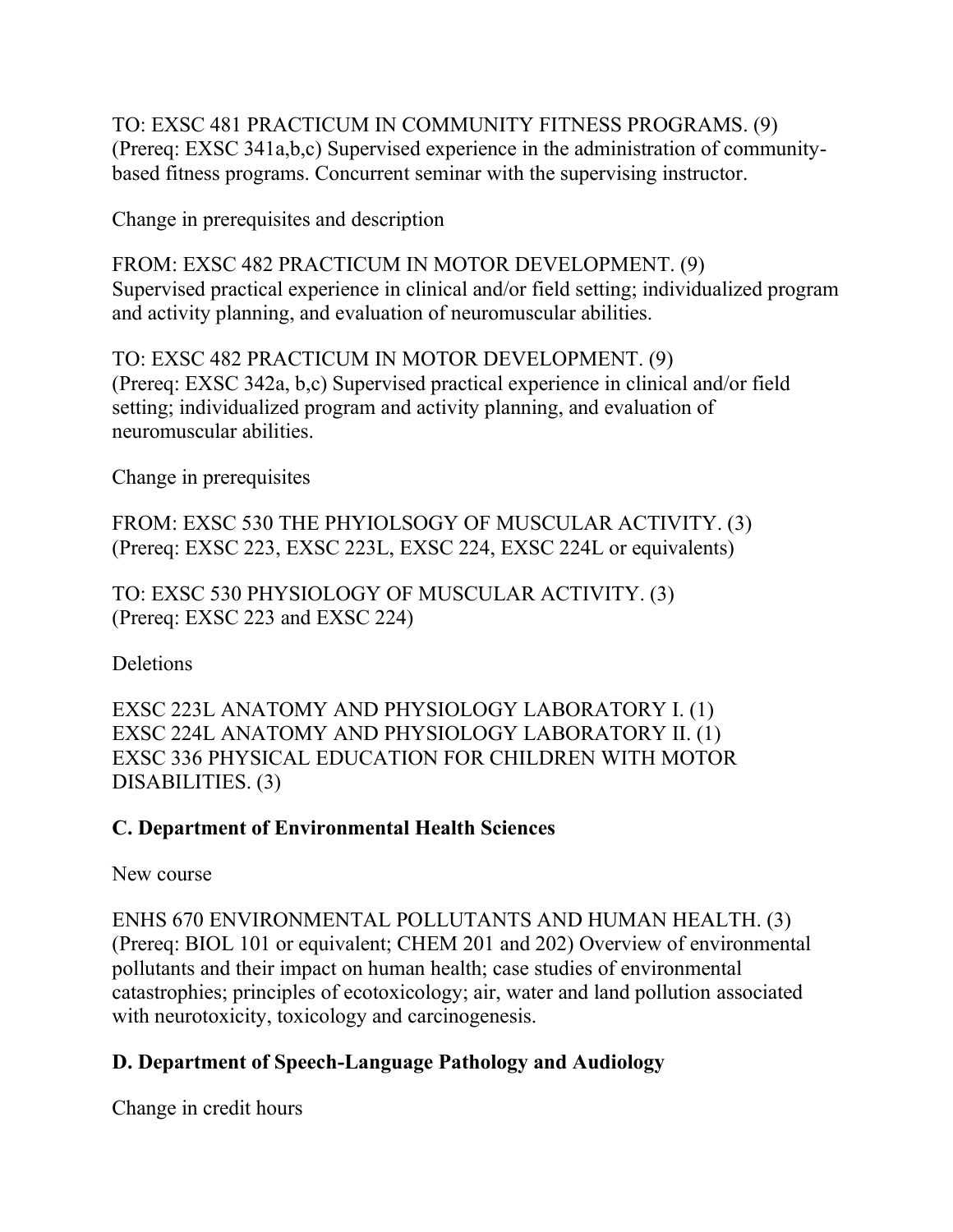FROM: SPAD 521 INTRODUCTION TO CLINICAL PROCEDURES IN SPEECH PATHOLOGY. (3)

TO: SPAD 521 INTRODUCTION TO CLINICAL PROCEDURES IN SPEECH PATHOLOGY. (1-3)

# **X. COLLEGE OF SCIENCE AND MATHEMATICS**

## **A. Marine Science Program**

Change in prerequisites

FROM: MSCI 101 THE PRESENT-DAY MARINE ENVIRONMENT. (3) (Prereq or coreq : MSCI 101L)

TO: MSCI 101 THE PRESENT-DAY MARINE ENVIRONEMENT. (3) (For marine science majors or consent of instructor; prereq or coreq: MSCI 101L)

FROM: MSCI 102 THE ORIGIN AND EVOLUTION OF THE MARINE ENVIRONMENT. (3) (Prereq or coreq: MSCI 102L)

TO: MSCI 102 THE ORIGIN AND EVOLUTION OF THE MARINE ENVIRONMENT. (3) (Prereq: For marine science majors, or consent of instructor; prereq or coreq: MSCI 102L)

FROM: MSCI 301 PHYSICAL AND CHEMICAL OCEANOGRAPHY. (3) (Prereq or coreq: MATH 142l PHYS 201 or 211, MSCI 301L; prereq: CHEM 112)

TO: MSCI 301 PHYSICAL AND CHEMICAL OCEANOGRAPHY. (3) (Prereq: MATH 142, CHEM 112, PHYS 211; prereq or coreq: MSCI 301L)

FROM: MSCI 302 BIOLOGY OF MARINE ORGANISMS. (3) (Prereq: MSCI 102 or BIOL 112; prereq or coreq: MSCI 302L)

TO: MSCI 302 BIOLOGY OF MARINE ORGANISMS. (3) (Prereq: MSCI 102 or BIOL 102; prereq or coreq: MSCI 302L)

Change in curriculum, University Bulletin, page 231 UG

NOTE: The curriculum changes are not available through the Web at this time, but a printed copy has been sent to your Deans, Department Chairs, and Senators.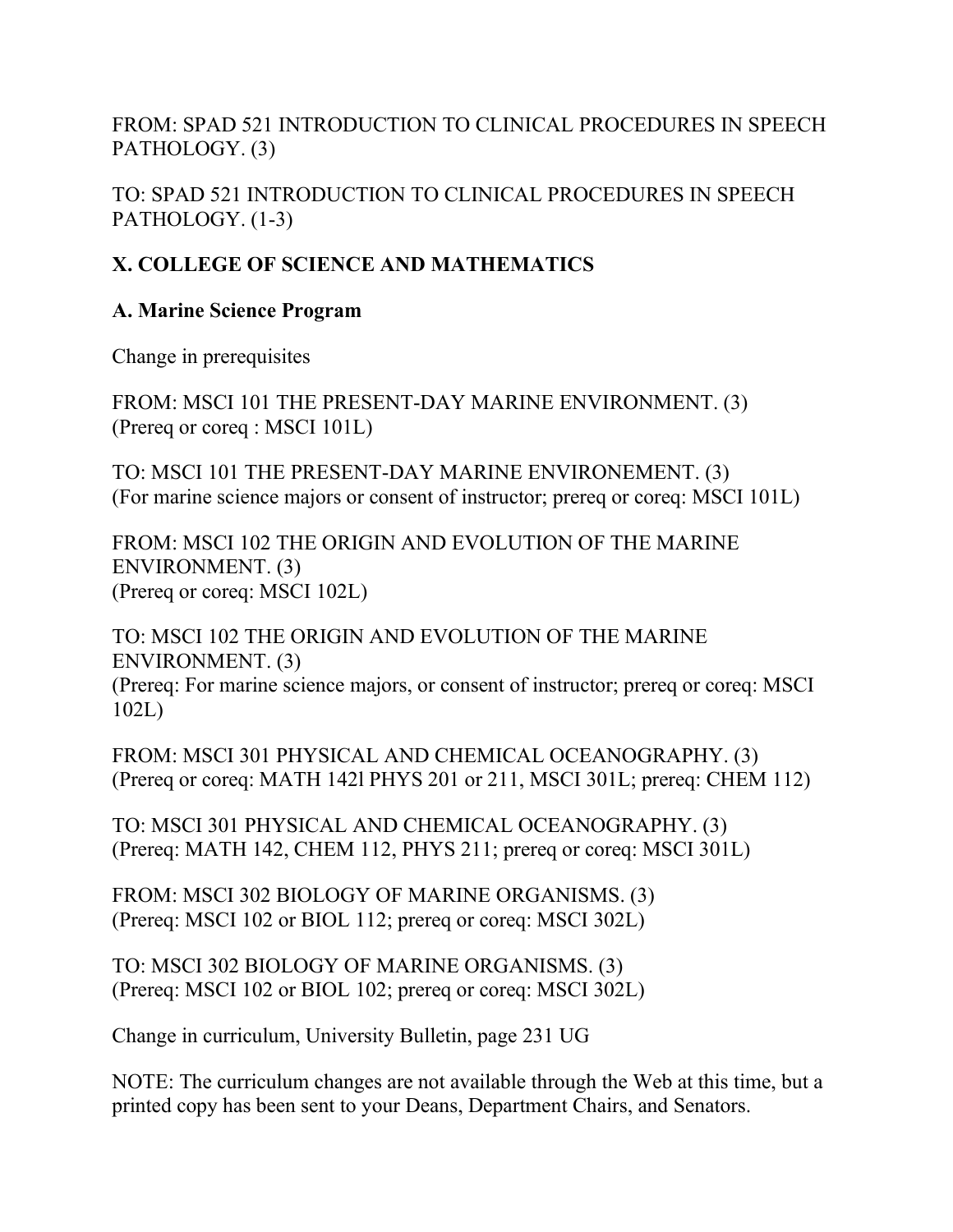# **XI. SOUTHERN STUDIES**

New courses

SOST 301 INTRODUCTION TO SOUTHERN STUDIES. (3) Interdisciplinary approaches to fundamental problems in the study of the American South.

SOST 399 INDEPENDENT STUDY. (3-15)

Contract approved by instructor, advisor, and program director is required for undergraduates.

New courses

SOST 405 TOPICS IN SOUTHERN STUDIES. (3) Topics to be announced in master schedule each semester by suffix and title; different offerings may be taken for credit.

SOST 420 SOUTHERN COMMUNITIES. (3)

Intensive study of localities as a research strategy for investigating the structures of southern society.

## **XII. MAY SESSION COURSES - For the Senate's information only:**

## COLLEGE OF APPLIED PROFESSIONAL SCIENCES

## RETL 592M RETAILING/FASHION MERCHANDISING FIELD STUDY - HONG KONG.  $(3)$

## COLLEGE OF LIBERAL ARTS

Department of Anthropology

ANTH 300M COMPARING CULTURES THROUGH FILM. (3) Human behavior in differing cultural contextx through ethnographic films of social relations in selected societies.

Film Studies Program

FILM 566M SCIENCE FICTION FILMS. (3) Viewing and critical analysis of classic science fiction films in historical context.

Department of Theatre, Speech and Dance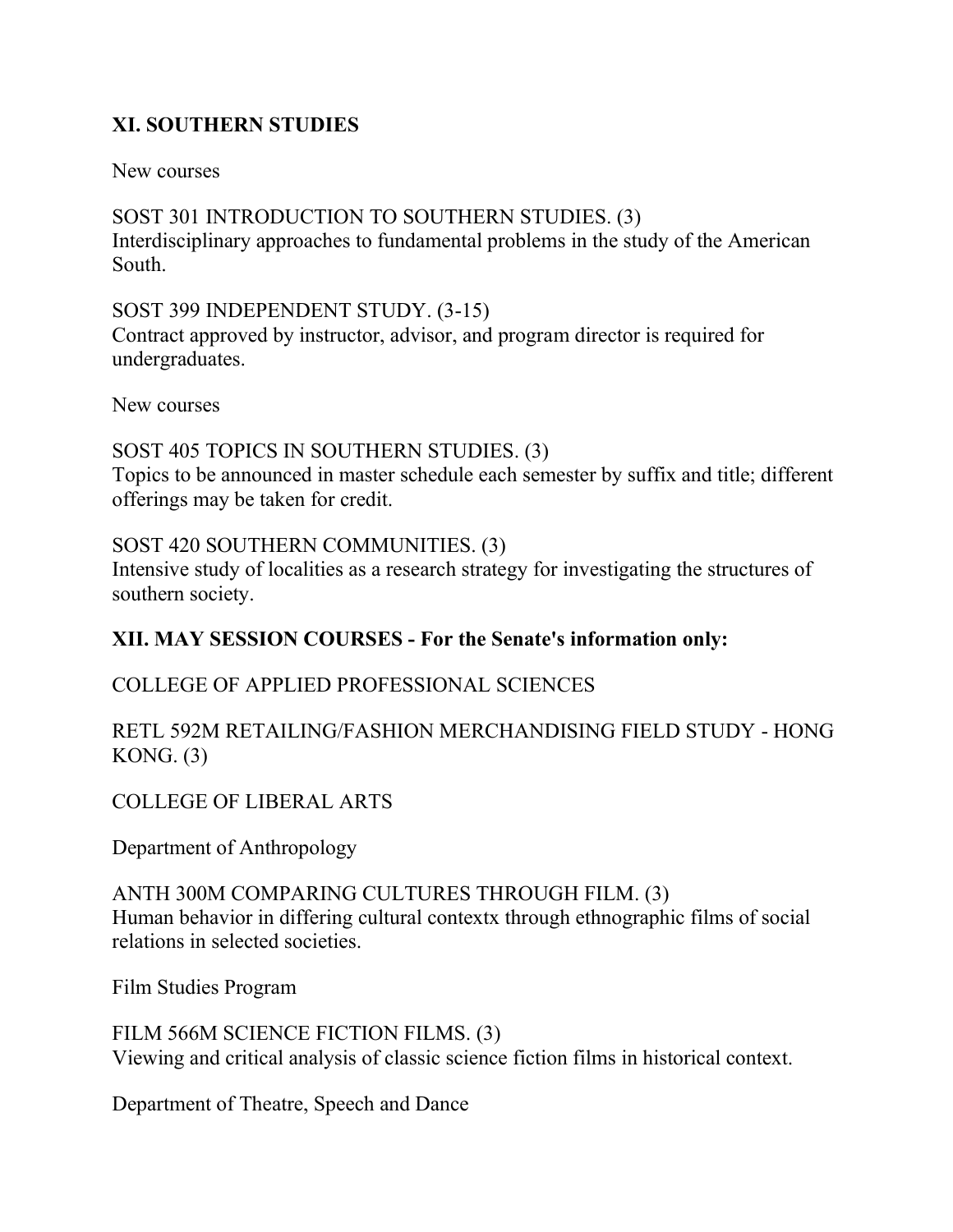THSP 330M RHETORICAL STUDY OF STAR TREK. (3) Critical analysis of the suasive nature of a popular culture artifact using Star Trek film, television, literature and other media.

# **XIII. EXPERIMENTAL COURSES - For the Senate's information only:**

# **A. COLLEGE OF BUSINESS ADMINISTRATION**

Marketing

# MKTG 451X PRODUCT MANAGEMENT. (3)

(Prereq: MKTG 350) To develop an awareness and understanding of the issues, tools and techniques used early in a product management career.

MKTG 452X TOPICS IN MARKETING: MARKETING AND THE INTERNET. (3) (Prereq: MKTG 350) Develop an awareness and understanding of the issues, tools and techniques concerning marketing via the internet.

# **B. SCHOOL OF MUSIC**

MUED 510X THE PERFORMING ARTS: AN INTEGRATED APPROACH FOR CLASSROOM TEACHER. (3)

Hands-on approach to the integration of music, movement, and music theater in the classroom.

# **C. COLLEGE OF SCIENCE AND MATHEMATICS**

GEOL 210X GEOLOGY OF ENVIRONMENTAL RESOURCES AND ISSUES. (3) Earthquakes and tsunamis, landslides, volcanoes and pyroclastic deposits, hydrologic cycle and groundwater, energy problems, hydrocarbons, coal, nuclear usage, alternative sources such as geothermal, solar, tidal and hydroelectric. Metalliferious mining and quarrying.

# **D. LATIN AMERICAN STUDIES PROGRAM**

Change in crosslisting and description

FROM: LASP 331 GEOGRAPHY OF LATIN AMERICA. [=GEOG 423] (3) Physical and cultural geography of Latin America with emphasis on selected countries or areas.

TO: LASP 331 GEOGRAPHY OF LATIN AMERICA. [=GEOG 223] (3) Physical and human geography of Latin America.